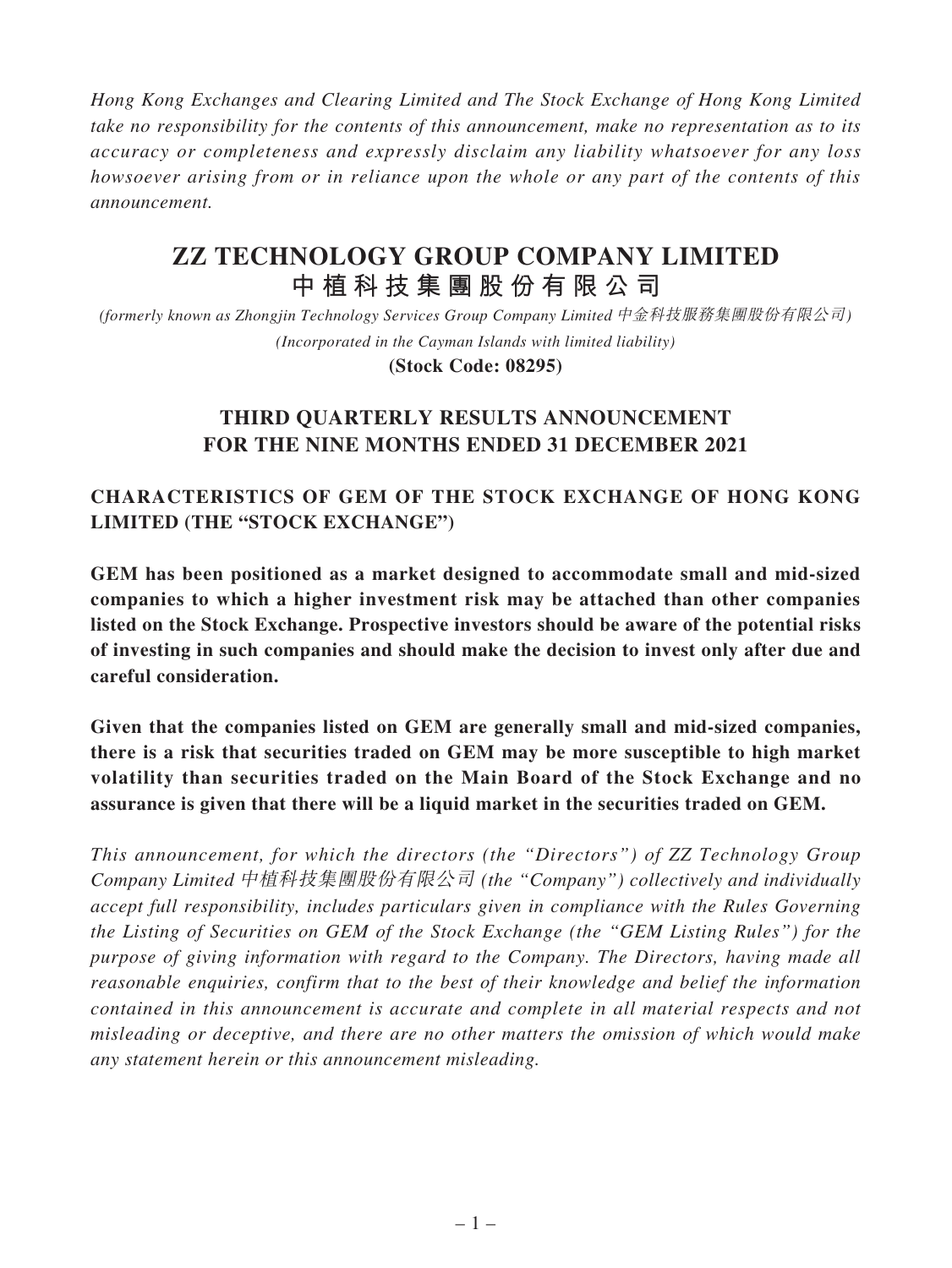# **HIGHLIGHTS**

- The Group recorded a revenue of approximately RMB647.4 million (2020: approximately RMB120.1 million) for the nine months ended 31 December 2021, representing 439% increase as compared to the corresponding period in 2020. Such significant increase was mainly attributable to the revenue generated from the provision of value-added telecommunication and related services in the PRC.
- Profit attributable to owners of the Company for the nine months ended 31 December 2021 was approximately RMB58.4 million (2020: approximately RMB7.6 million).
- Basic and diluted earnings per share for the nine months ended 31 December 2021 was RMB1.40 cents (2020: RMB0.20 cents).
- The Board does not recommend payment of a dividend for the nine months ended 31 December 2021 (2020: Nil).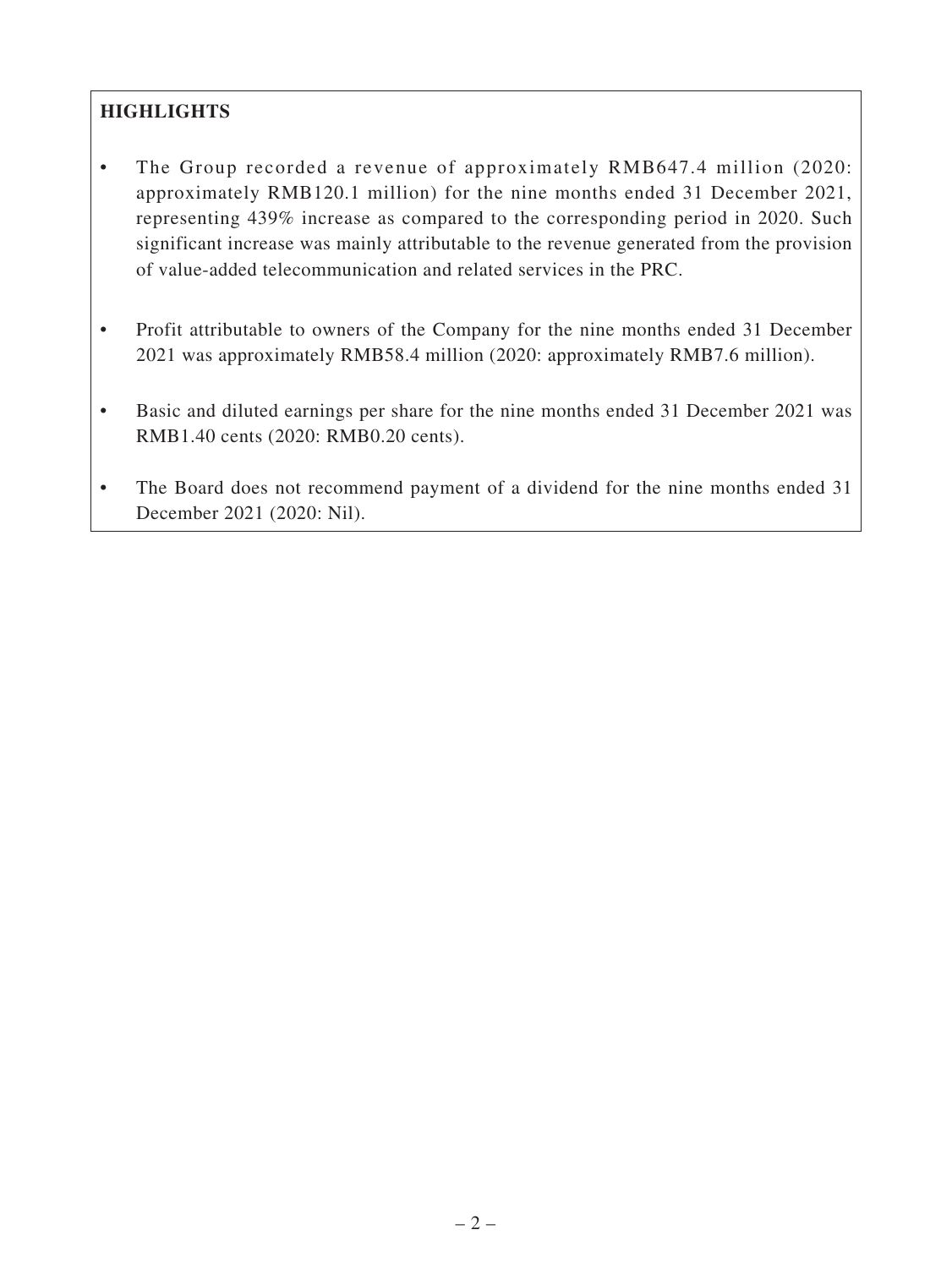The board (the "Board") of directors (the "Directors") of ZZ Technology Group Company Limited 中植科技集團股份有限公司 (the "Company") is pleased to present the unaudited condensed consolidated results of the Company and its subsidiaries (collectively, the "Group") for the three months (the "Third Quarter Fiscal 2021") and nine months ended 31 December 2021, together with the comparative unaudited figures for the corresponding periods in 2020, as follows:

### **UNAUDITED CONDENSED CONSOLIDATED STATEMENT OF COMPREHENSIVE INCOME**

*For the three months and nine months ended 31 December 2021*

|                                                            |                  | Three months ended |                | <b>Nine months ended</b> |                |  |
|------------------------------------------------------------|------------------|--------------------|----------------|--------------------------|----------------|--|
|                                                            |                  |                    | 31 December    | 31 December              |                |  |
|                                                            |                  | 2021               | 2020           | 2021                     | 2020           |  |
|                                                            | <b>Notes</b>     | <b>RMB'000</b>     | <b>RMB'000</b> | <b>RMB'000</b>           | <b>RMB'000</b> |  |
|                                                            |                  | (Unaudited)        |                | (Unaudited (Unaudited)   | (Unaudited     |  |
|                                                            |                  |                    | and restated)  |                          | and restated)  |  |
| <b>Continuing operations</b>                               |                  |                    |                |                          |                |  |
| Revenue                                                    | $\overline{4}$   | 246,168            | 120,118        | 647,361                  | 120,118        |  |
| Cost of services                                           |                  | (192,064)          | (77, 893)      | (505, 570)               | (77, 893)      |  |
| Gross profit                                               |                  | 54,104             | 42,225         | 141,791                  | 42,225         |  |
| Other income and losses, net                               | 5                | 26,061             | 11,932         | 34,813                   | 28,306         |  |
| Marketing expenses                                         |                  | (2,953)            | (1, 593)       | (8, 140)                 | (1,593)        |  |
| Research and development                                   |                  |                    |                |                          |                |  |
| expenses                                                   |                  | (7, 448)           | (3,328)        | (20, 561)                | (3,328)        |  |
| Administrative expenses                                    |                  | (24, 678)          | (18,672)       | (68, 290)                | (44, 853)      |  |
| Provision of expected credit<br>loss on accounts and other |                  |                    |                |                          |                |  |
| receivables, net                                           |                  | (320)              | (1,386)        | (616)                    | (1,386)        |  |
| Finance costs                                              | 6                | (4, 330)           | (3,151)        | (11, 812)                | (3,214)        |  |
| Share of result of an associate                            |                  | (18)               |                | (5)                      |                |  |
| Profit before tax                                          | $\boldsymbol{7}$ | 40,418             | 26,027         | 67,180                   | 16,157         |  |
| Income tax expense                                         | 8                | (2,346)            | (5,188)        | (11, 366)                | (5,188)        |  |
| Profit for the period from<br>continuing operations        |                  | 38,072             | 20,839         | 55,814                   | 10,969         |  |
| <b>Discontinued operations</b>                             |                  |                    |                |                          |                |  |
| Profit (loss) for the period from                          |                  |                    |                |                          |                |  |
| discontinued operations                                    |                  | 38                 | (1, 132)       | (985)                    | (2,850)        |  |
| <b>Profit for the Period</b>                               |                  | 38,110             | 19,707         | 54,829                   | 8,119          |  |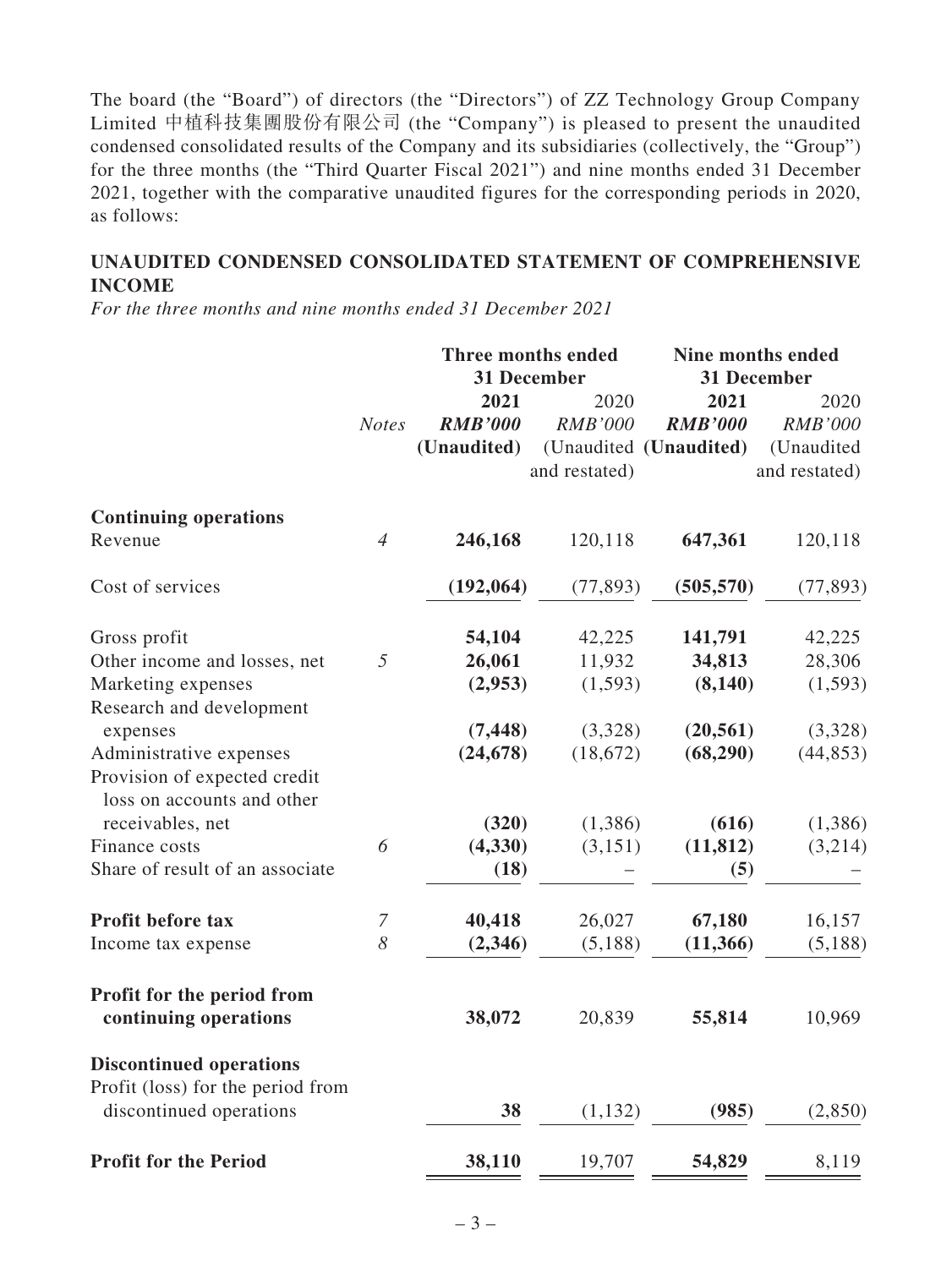|                                                                                                  |              |                | Three months ended | Nine months ended      |                   |  |
|--------------------------------------------------------------------------------------------------|--------------|----------------|--------------------|------------------------|-------------------|--|
|                                                                                                  |              |                | 31 December        |                        | 31 December       |  |
|                                                                                                  |              | 2021           | 2020               | 2021                   | 2020              |  |
|                                                                                                  | <b>Notes</b> | <b>RMB'000</b> | <b>RMB'000</b>     | <b>RMB'000</b>         | <b>RMB'000</b>    |  |
|                                                                                                  |              | (Unaudited)    |                    | (Unaudited (Unaudited) | (Unaudited        |  |
|                                                                                                  |              |                | and restated)      |                        | and restated)     |  |
| <b>Profit for the Period</b>                                                                     |              | 38,110         | 19,707             | 54,829                 | 8,119             |  |
| Other comprehensive<br>expense:                                                                  |              |                |                    |                        |                   |  |
| Item that may be subsequently<br>reclassified to profit or loss:<br>Exchange differences arising |              |                |                    |                        |                   |  |
| on translation of foreign<br>operations<br>Reclassification of translation                       |              | (1,743)        | (39,037)           | (4,561)                | (38, 441)         |  |
| reserve upon disposal of<br>subsidiaries                                                         |              | (5,265)        |                    | (5,265)                |                   |  |
| <b>Total comprehensive income</b><br>(expense) for the period                                    |              | 31,102         | (19, 330)          | 45,003                 | (30, 322)         |  |
| Profit (loss) for the period<br>attributable to:                                                 |              |                |                    |                        |                   |  |
| — Owners of the Company<br>— Non-controlling interests                                           |              | 38,177<br>(67) | 19,237<br>470      | 58,374<br>(3,545)      | 7,649<br>470      |  |
|                                                                                                  |              | 38,110         | 19,707             | 54,829                 | 8,119             |  |
| Profit (loss) for the period<br>attributable to owners of the<br><b>Company arises from:</b>     |              |                |                    |                        |                   |  |
| - Continuing operations<br>- Discontinued operations                                             |              | 38,139<br>38   | 20,369<br>(1,132)  | 59,359<br>(985)        | 10,499<br>(2,850) |  |
|                                                                                                  |              | 38,177         | 19,237             | 58,374                 | 7,649             |  |
| <b>Total comprehensive income</b><br>(expense) for the period<br>attributable to:                |              |                |                    |                        |                   |  |
| — Owners of the Company<br>- Non-controlling interests                                           |              | 31,169<br>(67) | (19,800)<br>470    | 48,548<br>(3,545)      | (30,792)<br>470   |  |
|                                                                                                  |              | 31,102         | (19, 330)          | 45,003                 | (30, 322)         |  |
|                                                                                                  |              |                |                    |                        |                   |  |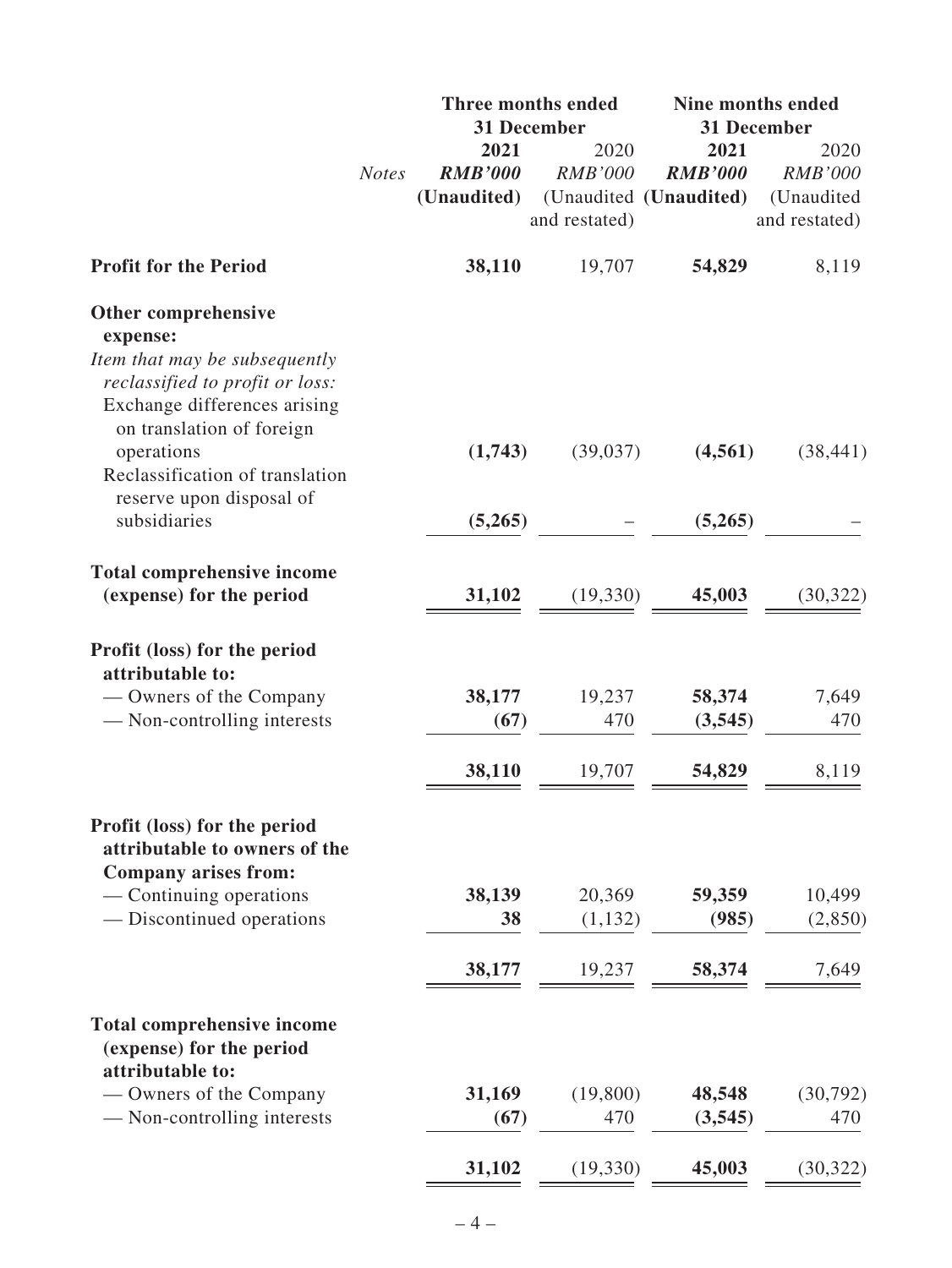|                                                                                                                                                                                                           |              |                | Three months ended<br>31 December | <b>Nine months ended</b><br>31 December |                |  |
|-----------------------------------------------------------------------------------------------------------------------------------------------------------------------------------------------------------|--------------|----------------|-----------------------------------|-----------------------------------------|----------------|--|
|                                                                                                                                                                                                           |              | 2021           | 2020                              | 2021                                    | 2020           |  |
|                                                                                                                                                                                                           | <b>Notes</b> | <b>RMB'000</b> | <b>RMB'000</b>                    | <b>RMB'000</b>                          | <b>RMB'000</b> |  |
|                                                                                                                                                                                                           |              | (Unaudited)    |                                   | (Unaudited (Unaudited)                  | (Unaudited     |  |
|                                                                                                                                                                                                           |              |                | and restated)                     |                                         | and restated)  |  |
| <b>Total comprehensive income</b><br>(expense) attributable to<br>owners of the Company<br>arises from:                                                                                                   |              |                |                                   |                                         |                |  |
| — Continuing operations                                                                                                                                                                                   |              | 30,712         | (5,014)                           | 48,903                                  | (1, 382)       |  |
| — Discontinued operations                                                                                                                                                                                 |              | 457            | (14,786)                          | (355)                                   | (29, 410)      |  |
|                                                                                                                                                                                                           |              | 31,169         | (19,800)                          | 48,548                                  | (30,792)       |  |
| Earnings (losses) per share<br>attributable to ordinary<br>equity holders of the<br>Company<br>Basic and diluted (RMB<br>cents)<br>$-$ From continuing<br>operations<br>- From discontinued<br>operations | 9            | 0.91           | 0.50<br>(0.03)                    | 1.42<br>(0.02)                          | 0.28<br>(0.08) |  |
| Earnings per share for the<br>period                                                                                                                                                                      |              | 0.91           | 0.47                              | 1.40                                    | 0.20           |  |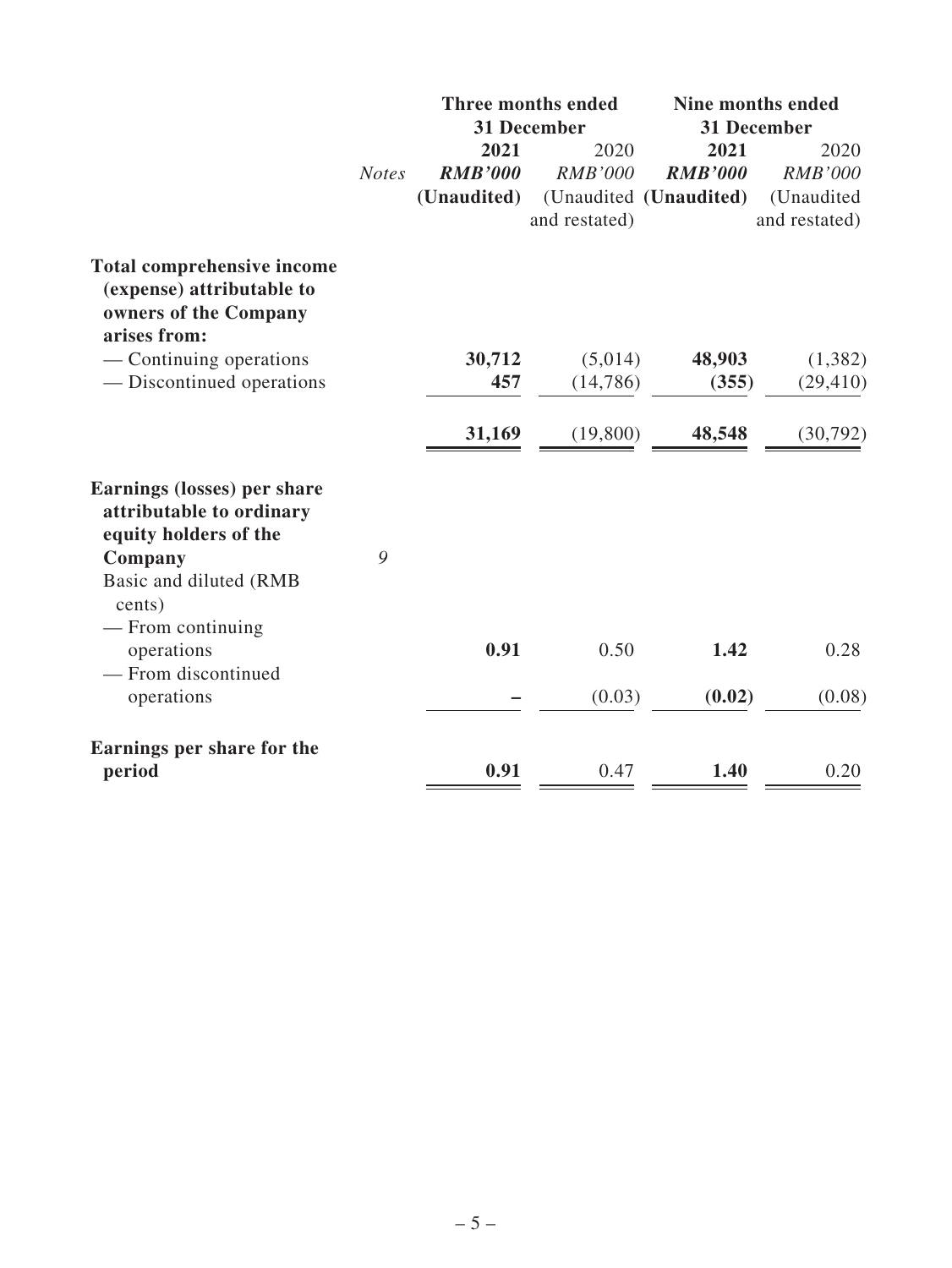# **CONDENSED CONSOLIDATED STATEMENT OF CHANGES IN EQUITY**

*For the nine months ended 31 December 2021*

|                                                                                     | Attributable to owners of the Company |                    |                                                |                    |                                                                             |                    |                                                  |                         |                                             |                            |
|-------------------------------------------------------------------------------------|---------------------------------------|--------------------|------------------------------------------------|--------------------|-----------------------------------------------------------------------------|--------------------|--------------------------------------------------|-------------------------|---------------------------------------------|----------------------------|
|                                                                                     | <b>Share</b><br>capital<br>RMB'000    | premium<br>RMB'000 | <b>Share Contributed</b><br>surplus<br>RMB'000 | reserve<br>RMB'000 | <b>Statutory Revaluation Translation (Accumulated</b><br>reserve<br>RMB'000 | reserve<br>RMB'000 | <b>Retained</b><br>profits<br>losses)<br>RMB'000 | <b>Total</b><br>RMB'000 | Non-<br>controlling<br>interests<br>RMB'000 | Total<br>equity<br>RMB'000 |
| At 1 April 2021                                                                     | 35,395                                | 944,878            | 7,944                                          | 7,740              | (3, 235)                                                                    | 28,477             | (21, 295)                                        | 999,904                 | 15,727                                      | 1,015,631                  |
| Profit for the period<br>Other comprehensive expense<br>for the period              |                                       |                    |                                                |                    |                                                                             | (9,826)            | 58,374                                           | 58,374<br>(9,826)       | (3, 545)                                    | 54,829<br>(9,826)          |
| Total comprehensive expense<br>for the period                                       |                                       |                    |                                                |                    |                                                                             | (9,826)            | 58,374                                           | 48,548                  | (3, 545)                                    | 45,003                     |
| Transfer between reserves<br>Capital contribution from<br>non-controlling interests |                                       | (124)              | (7, 944)                                       | 5,136              |                                                                             |                    | 2,932                                            |                         | 1,600                                       | 1,600                      |
| Acquisition/disposal of<br>subsidiaries                                             |                                       |                    |                                                |                    |                                                                             |                    |                                                  |                         | 6,216                                       | 6,216                      |
| At 31 December 2021<br>(Unaudited)                                                  | 35,395                                | 944,754            |                                                | 12,876             | (3, 235)                                                                    | 18,651             | 40,011                                           | 1,048,452               | 19,998                                      | 1,068,450                  |
| At 1 April 2020                                                                     | 29,848                                | 584,350            | 7,944                                          |                    |                                                                             | 66,196             | (39,708)                                         | 648,630                 |                                             | 648,630                    |
| Profit for the period<br>Other comprehensive expense                                |                                       |                    |                                                |                    |                                                                             |                    | 7,649                                            | 7,649                   | 470                                         | 8,119                      |
| for the period                                                                      |                                       |                    |                                                |                    |                                                                             | (38, 441)          |                                                  | (38, 441)               |                                             | (38, 441)                  |
| Total comprehensive expense<br>for the period                                       |                                       |                    |                                                |                    |                                                                             | (38, 441)          | 7,649                                            | (30,792)                | 470                                         | (30, 322)                  |
| Transfer between reserves<br>Issue of new shares<br>Acquisition of subsidiaries     | 5,547                                 | 360,528            |                                                | 7,740              |                                                                             |                    | (7,740)                                          | 366,075                 | 13,804                                      | 366,075<br>13,804          |
| At 31 December 2020<br>(Unaudited)                                                  | 35,395                                | 944,878            | 7,944                                          | 7,740              |                                                                             | 27,755             | (39,799)                                         | 983,913                 | 14,274                                      | 998,187                    |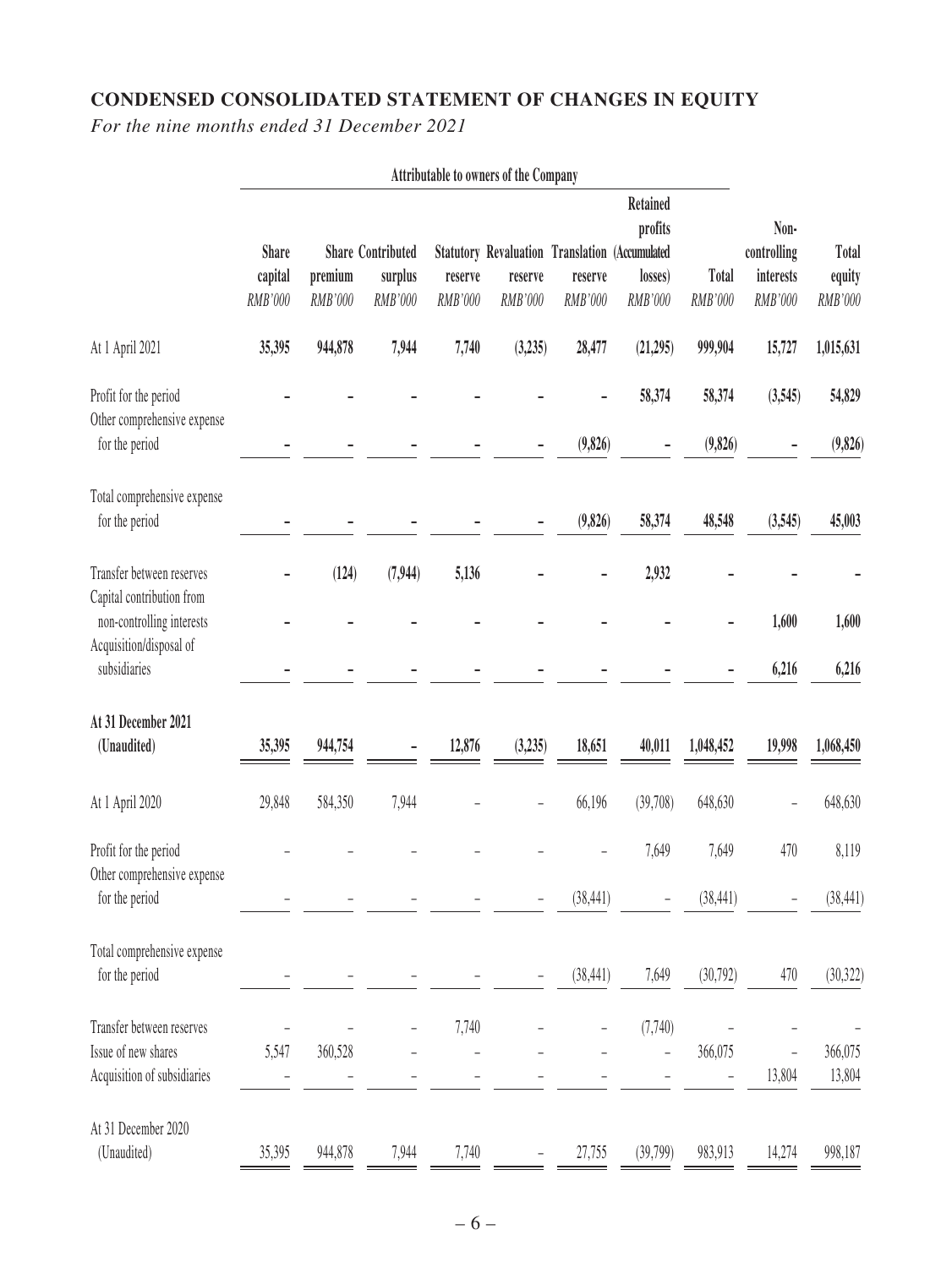# **NOTES TO THE UNAUDITED CONDENSED CONSOLIDATED FINANCIAL STATEMENTS**

*31 December 2021*

#### **1. CORPORATE INFORMATION**

The Company was incorporated in the Cayman Islands as an exempted company with limited liability under the Companies Law, Cap 22 (Law 3 of 1961 as consolidated and revised) of the Cayman Islands. The registered address and principal place of business of the Company is P.O. Box 309, Ugland House, Grand Cayman, KY1-1104, Cayman Islands and Room 1204, 12/F, Lee Garden One, 33 Hysan Avenue, Causeway Bay, Hong Kong respectively. The shares of the Company are listed on GEM of The Stock Exchange of Hong Kong Limited (the "Stock Exchange").

The principal activity of the Company is investment holding. Its subsidiaries are principally engaged in investment holding, provision of back-office services (primarily provision of customer service solutions, and setting up of contact service systems and centre), comprehensive marketing services and data centre services.

#### **2. BASIS OF PREPARATION**

The unaudited condensed consolidated financial statements for the three months and nine months ended 31 December 2021 ("Third Quarterly Financial Statements") have been prepared in accordance with the Hong Kong Financial Reporting Standards ("HKFRS") issued by the Hong Kong Institute of Certified Public Accountants (the "HKICPA") as well as the applicable disclosure requirements of the GEM Listing Rules.

The functional currency of the Company, which is also the presentation currency of the Group's Third Quarterly Financial Statements, is Renminbi ("RMB").

With the completion of the disposal of the entire equity interests in Corporate Wise Limited, a wholly owned subsidiary of the Company, took place on 22 October 2021, the Group ceased to engage in the provision of corporate advisory services, investment advisory and asset management services. In addition, the loan receivables of the Group have been received in full during the Third Quarter Fiscal 2021. The Group no longer carries on the business of financial services segment. The results of the financial services segment have been classified as discontinued operations of the Group during the Third Quarter Fiscal 2021 and the comparative information for the three and nine months ended 31 December 2020 have been restated accordingly.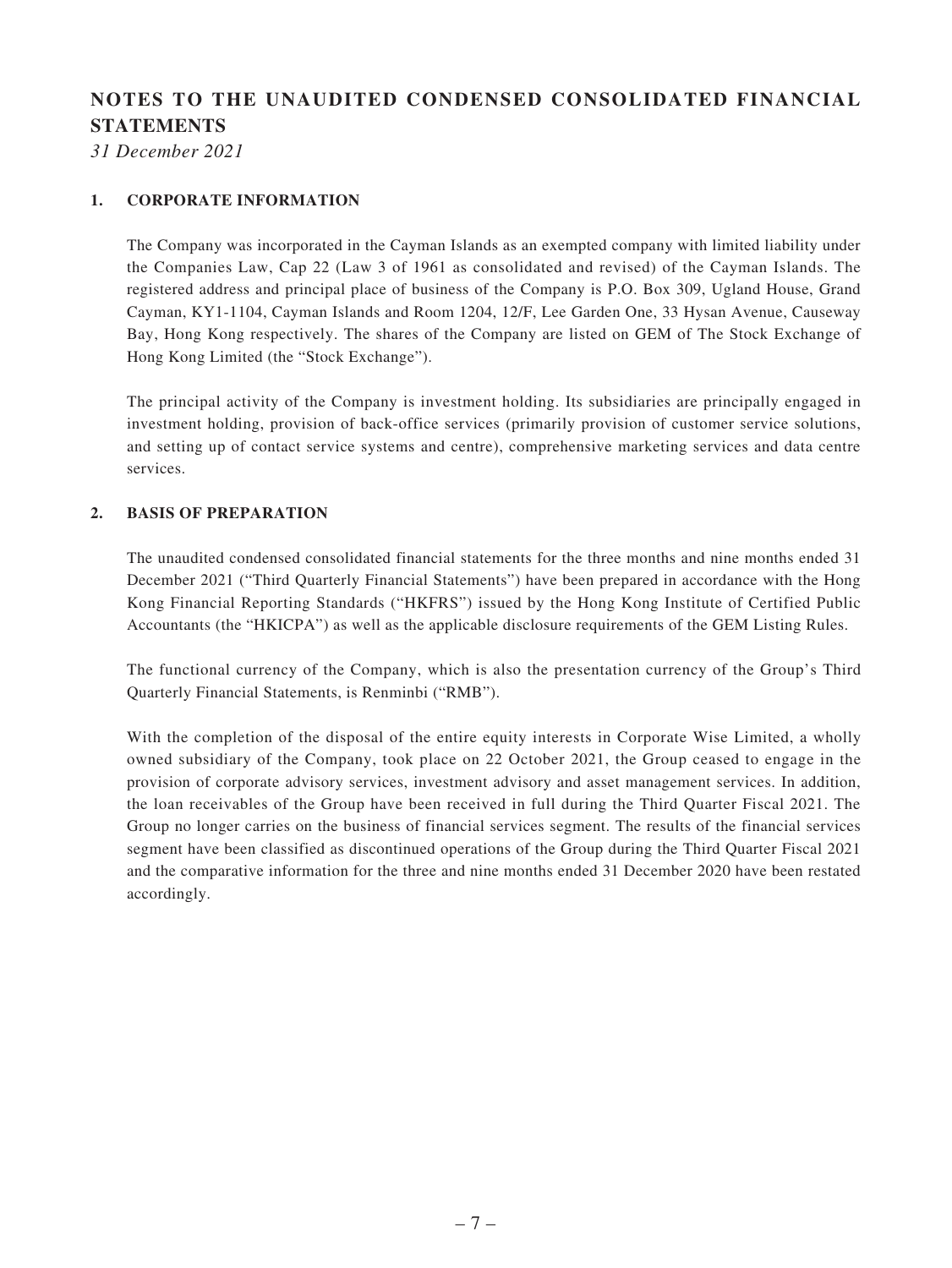#### **3. PRINCIPAL ACCOUNTING POLICIES**

The Third Quarterly Financial Statements have been prepared on the historical cost basis except for certain financial instruments, which are measured at fair values, as appropriate.

The HKICPA has issued a number of new/amended HKFRSs that are first effective or available for early adoption for the current accounting period of the Company. The adoption of these new/amended HKFRSs has no material effect on the Third Quarterly Financial Statements, and there have otherwise been no significant changes to the accounting policies applied in the Third Quarterly Financial Statements. Other than additional accounting policies resulting from application of the new/amended HKFRSs, the accounting policies and methods of computation used in the Third Quarterly Financial Statements are the same as those presented in the Group's annual financial statements for the year ended 31 March 2021 (the "Annual Financial Statements"). However, the Third Quarterly Financial Statements do not include all of the information required for annual financial statements and they should be read in conjunction with the Annual Financial Statements.

#### **4. REVENUE AND SEGMENT INFORMATION**

The executive directors have been identified as the chief operating decision-maker ("CODM"), responsible for making strategic decisions, allocating resources and assessing performance of the operating segments. The reportable operating segments and their results are as below:

- provision of value-added telecommunications and related services (including back-office services, comprehensive marketing services and data centre services); and
- provision of financial services (including corporate advisory service).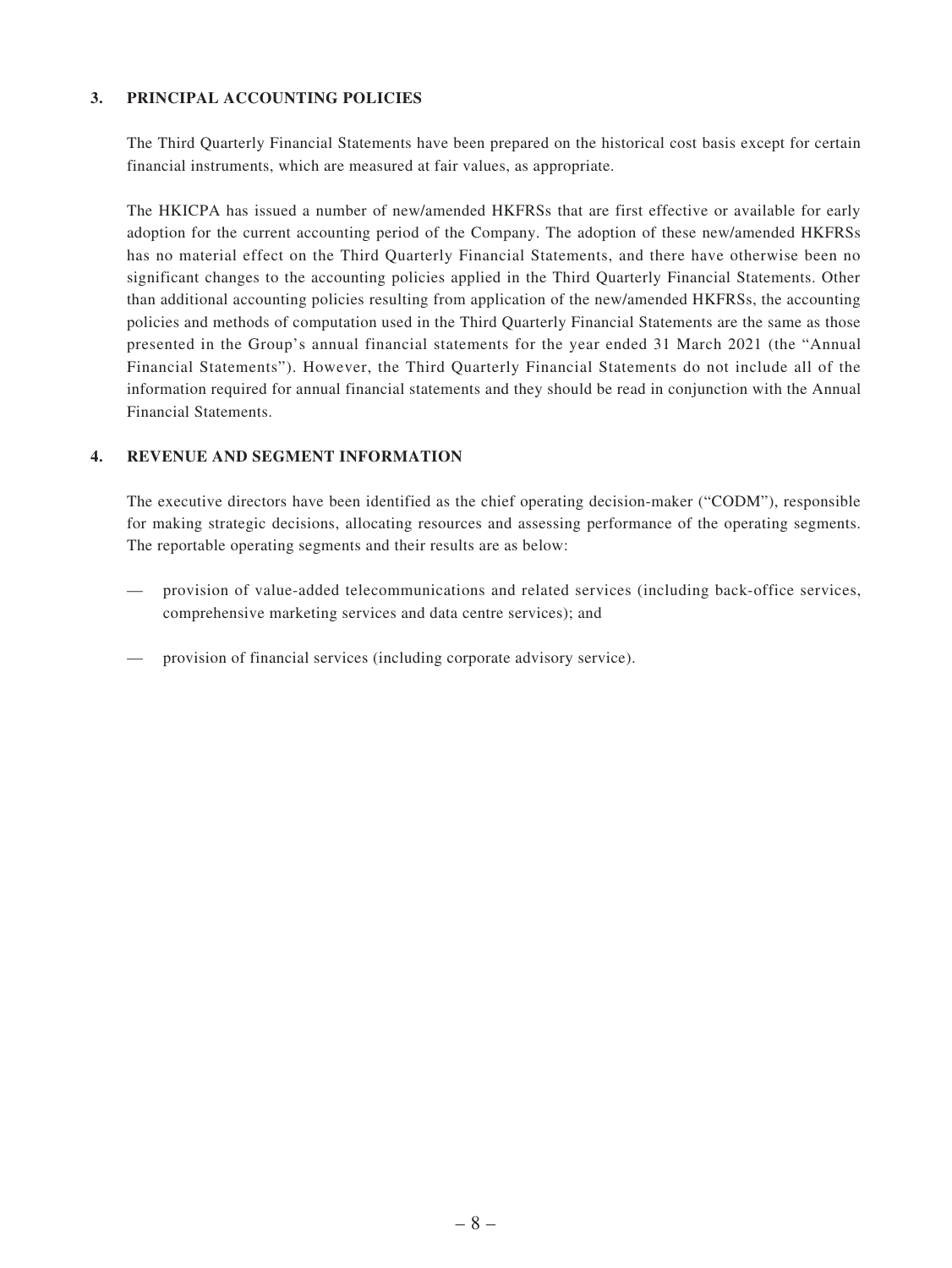An analysis of the Group's revenue from major services are as follow:

|                                                        | Three months ended<br>31 December |                | Nine months ended<br>31 December |               |
|--------------------------------------------------------|-----------------------------------|----------------|----------------------------------|---------------|
|                                                        | 2021                              | 2020           | 2021                             | 2020          |
|                                                        | <b>RMB'000</b>                    | <b>RMB'000</b> | <b>RMB'000</b>                   | RMB'000       |
|                                                        | (Unaudited)                       | (Unaudited     | (Unaudited)                      | (Unaudited    |
|                                                        |                                   | and restated)  |                                  | and restated) |
| <b>Continuing operations</b>                           |                                   |                |                                  |               |
| Value-added telecommunication and related<br>services: |                                   |                |                                  |               |
| - Back-office services                                 |                                   |                |                                  |               |
| • Provision of customer service                        |                                   |                |                                  |               |
| solutions                                              | 203,691                           | 106,933        | 510,156                          | 106,933       |
| • Setting up of contact service systems                |                                   |                |                                  |               |
| and centres                                            | 70                                | 8,602          | 469                              | 8,602         |
|                                                        | 203,761                           | 115,535        | 510,625                          | 115,535       |
| - Comprehensive marketing services                     | 36,033                            | 136            | 121,320                          | 136           |
| - Data centre services                                 | 6,374                             | 4,447          | 15,416                           | 4,447         |
|                                                        | 246,168                           | 120,118        | 647,361                          | 120,118       |
|                                                        |                                   |                |                                  |               |
| <b>Discontinued operations</b>                         |                                   |                |                                  |               |
| <b>Financial Services:</b>                             |                                   |                |                                  |               |
| - Corporate advisory services                          |                                   | 84             | 83                               | 355           |
| - Loan interest income                                 | 219                               | 364            | 820                              | 1,108         |
|                                                        | 219                               | 448            | 903                              | 1,463         |
| Total                                                  | 246,387                           | 120,566        | 648,264                          | 121,581       |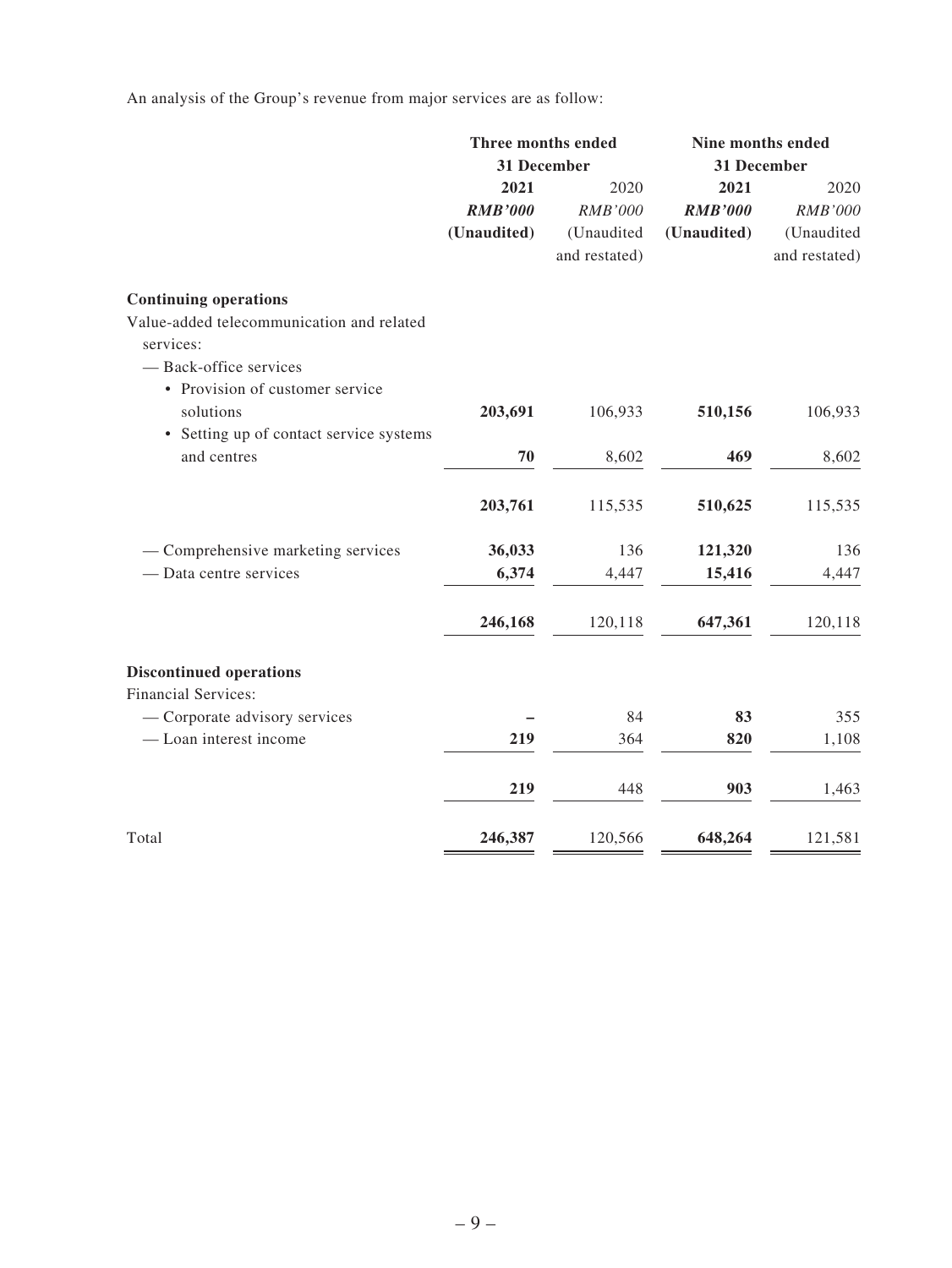#### **Timing of revenue recognition**

|                    | <b>Discontinued operations</b><br><b>Continuing operations</b> |                              |                |                                |                |                    |
|--------------------|----------------------------------------------------------------|------------------------------|----------------|--------------------------------|----------------|--------------------|
|                    |                                                                | Value-added                  |                |                                |                |                    |
|                    |                                                                | telecommunication and        |                |                                |                |                    |
|                    |                                                                | related services             |                | <b>Financial services</b>      |                | <b>Total</b>       |
|                    |                                                                | Three months ended           |                | Three months ended             |                | Three months ended |
|                    |                                                                | 31 December                  |                | 31 December                    |                | 31 December        |
|                    | 2021                                                           | 2020                         | 2021           | 2020                           | 2021           | 2020               |
|                    | <b>RMB'000</b>                                                 | RMB'000                      | <b>RMB'000</b> | RMB'000                        | <b>RMB'000</b> | RMB'000            |
|                    | (Unaudited)                                                    | (Unaudited                   | (Unaudited)    | (Unaudited                     | (Unaudited)    | (Unaudited         |
|                    |                                                                | and restated)                |                | and restated)                  |                | and restated)      |
| At a point in time | 70                                                             | 8,602                        |                | 84                             | 70             | 8,686              |
| Over time          | 246,098                                                        | 111,516                      |                |                                | 246,098        | 111,516            |
|                    |                                                                |                              |                |                                |                |                    |
|                    | 246,168                                                        | 120,118                      |                | 84                             | 246,168        | 120,202            |
|                    |                                                                | <b>Continuing operations</b> |                | <b>Discontinued operations</b> |                |                    |
|                    |                                                                | Value-added                  |                |                                |                |                    |
|                    |                                                                | telecommunication and        |                |                                |                |                    |
|                    |                                                                | related services             |                | <b>Financial services</b>      | <b>Total</b>   |                    |
|                    |                                                                | Nine months ended            |                | Nine months ended              |                | Nine months ended  |
|                    |                                                                | 31 December                  |                | 31 December                    |                | 31 December        |
|                    | 2021                                                           | 2020                         | 2021           | 2020                           | 2021           | 2020               |
|                    | <b>RMB'000</b>                                                 | <b>RMB'000</b>               | <b>RMB'000</b> | RMB'000                        | <b>RMB'000</b> | <b>RMB'000</b>     |
|                    | (Unaudited)                                                    | (Unaudited                   | (Unaudited)    | (Unaudited                     | (Unaudited)    | (Unaudited         |
|                    |                                                                | and restated)                |                | and restated)                  |                | and restated)      |
| At a point in time | 469                                                            | 8,602                        | 83             | 355                            | 552            | 8,957              |
| Over time          | 646,892                                                        | 111,516                      |                | $\overline{\phantom{0}}$       | 646,892        | 111,516            |
|                    | 647,361                                                        | 120,118                      | 83             | 355                            | 647,444        | 120,473            |
|                    |                                                                |                              |                |                                |                |                    |

No other analysis of the Group's segment assets and liabilities is presented as the information is not regularly provided to the CODM for review.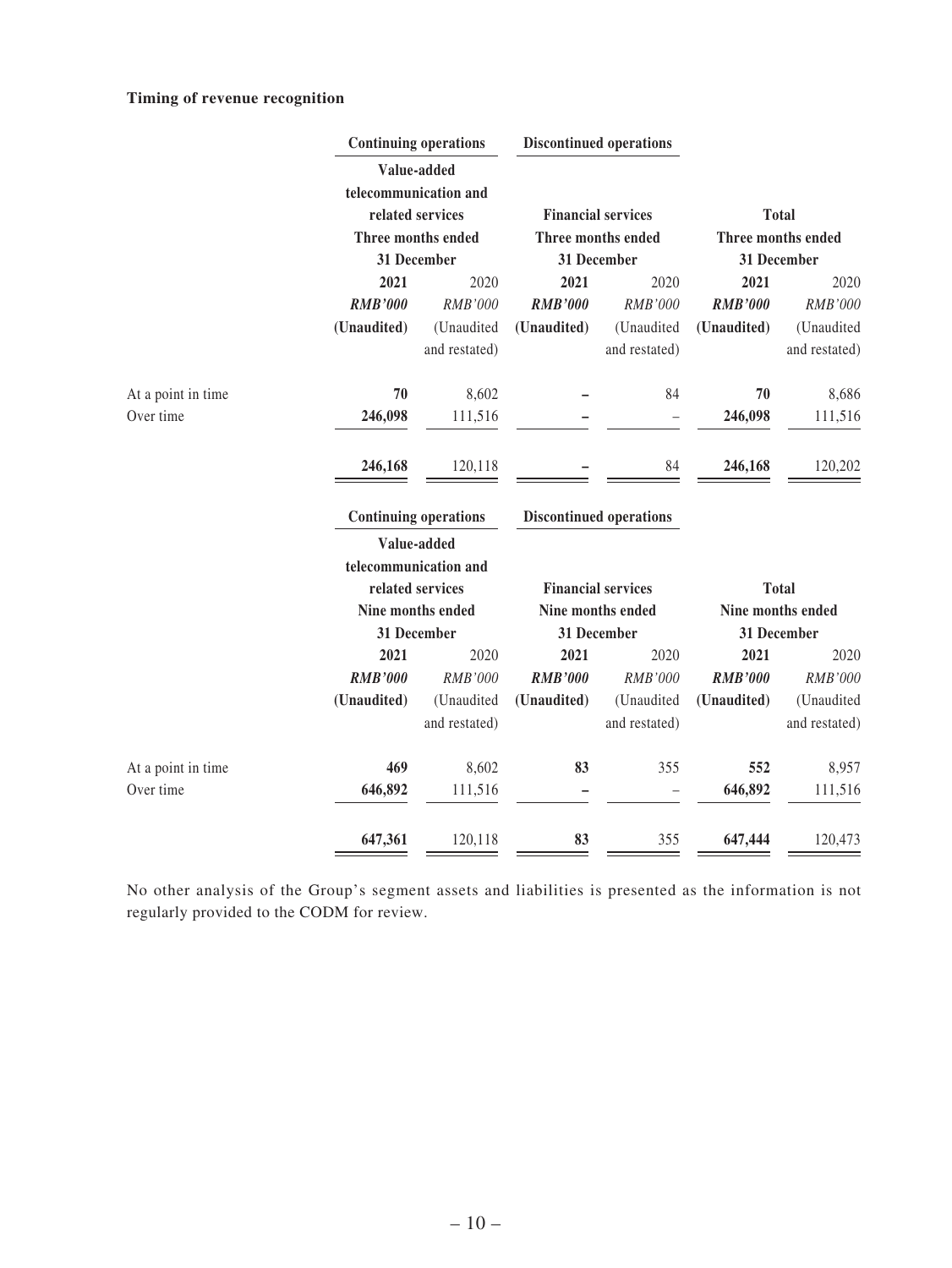#### **Revenue by geographical location**

|                                            | Three months ended   |                | Nine months ended |                |
|--------------------------------------------|----------------------|----------------|-------------------|----------------|
|                                            | 31 December          |                | 31 December       |                |
|                                            | 2021<br>2020<br>2021 |                | 2020              |                |
|                                            | <b>RMB'000</b>       | <i>RMB'000</i> | <b>RMB'000</b>    | <b>RMB'000</b> |
|                                            | (Unaudited)          | (Unaudited     | (Unaudited)       | (Unaudited     |
|                                            |                      | and restated)  |                   | and restated)  |
| <b>Continuing operations</b>               |                      |                |                   |                |
| The People's Republic of China (the "PRC") | 246,168              | 120,118        | 647,361           | 120,118        |
| <b>Discontinued operations</b>             |                      |                |                   |                |
| Hong Kong                                  |                      | 84             | 83                | 355            |
| The United States of America (the "USA")   | 219                  | 364            | 820               | 1,108          |
|                                            | 219                  | 448            | 930               | 1,463          |
| Total                                      | 246,387              | 120,566        | 648,264           | 121,581        |

The revenue information above is based on the location of the customers.

### **Segment results**

|                                                          | <b>Continuing operations</b>                                                              |                                            |                                                  | <b>Discontinued</b><br>operations                      |                                        |
|----------------------------------------------------------|-------------------------------------------------------------------------------------------|--------------------------------------------|--------------------------------------------------|--------------------------------------------------------|----------------------------------------|
|                                                          | Value-added<br>telecommunication<br>and related services<br><b>RMB'000</b><br>(Unaudited) | Corporate<br><b>RMB'000</b><br>(Unaudited) | <b>Subtotal</b><br><b>RMB'000</b><br>(Unaudited) | Financial<br>services<br><b>RMB'000</b><br>(Unaudited) | Total<br><b>RMB'000</b><br>(Unaudited) |
| For the nine months ended<br>31 December 2021            |                                                                                           |                                            |                                                  |                                                        |                                        |
| Segment revenue                                          | 647,361                                                                                   |                                            | 647,361                                          | 903                                                    | 648,264                                |
| Segment results and profit (loss) before<br>tax          | 91,089                                                                                    | (23,909)                                   | 67,180                                           | (985)                                                  | 66,195                                 |
| For the nine months ended<br>31 December 2020 (restated) |                                                                                           |                                            |                                                  |                                                        |                                        |
| Segment revenue                                          | 120,118                                                                                   |                                            | 120,118                                          | 1,463                                                  | 121,581                                |
| Segment results and profit (loss) before<br>tax          | 34,132                                                                                    | (17, 975)                                  | 16,157                                           | (2,592)                                                | 13,565                                 |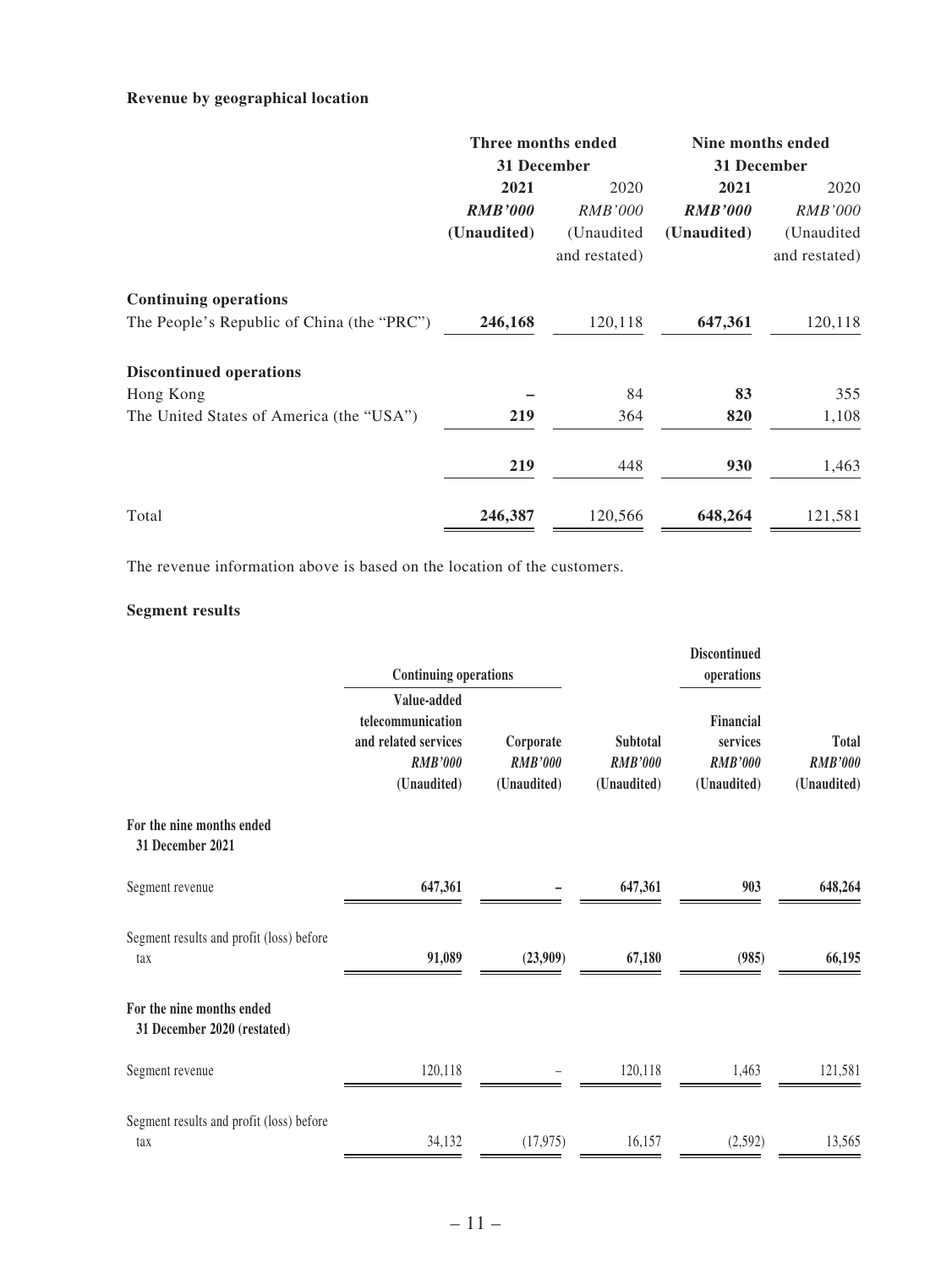### **5. OTHER INCOME AND LOSSES, NET**

|                                                                                                                        | Three months ended<br>31 December     |                                       | Nine months ended<br>31 December      |                                |  |
|------------------------------------------------------------------------------------------------------------------------|---------------------------------------|---------------------------------------|---------------------------------------|--------------------------------|--|
|                                                                                                                        | 2021<br><b>RMB'000</b><br>(Unaudited) | 2020<br><b>RMB'000</b><br>(Unaudited) | 2021<br><b>RMB'000</b><br>(Unaudited) | 2020<br>RMB'000<br>(Unaudited) |  |
| <b>Continuing operations</b>                                                                                           |                                       |                                       |                                       |                                |  |
| Net investment income (loss)<br>Net fair value (loss) gain on financial assets<br>at fair value through profit or loss |                                       |                                       |                                       |                                |  |
| ("FVTPL")                                                                                                              | (969)                                 | 32                                    | (395)                                 | 2,528                          |  |
| Dividend income                                                                                                        |                                       | $\overline{\phantom{0}}$              | 49                                    | 63                             |  |
|                                                                                                                        | (969)                                 | 32                                    | (346)                                 | 2,591                          |  |
| <b>Interest income</b>                                                                                                 |                                       |                                       |                                       |                                |  |
| Interest income from financial assets at<br>amortised cost                                                             |                                       |                                       |                                       |                                |  |
| - Bank deposits<br>Interest income from financial assets at<br><b>FVTPL</b>                                            | 164                                   | 540                                   | 796                                   | 2,952                          |  |
| - Structured deposit                                                                                                   |                                       | 231                                   | 15                                    | 3,879                          |  |
|                                                                                                                        | 164                                   | 771                                   | 811                                   | 6,831                          |  |
| Other income and losses                                                                                                |                                       |                                       |                                       |                                |  |
| Government grants and subsidies                                                                                        | 8,537                                 | 3,587                                 | 12,912                                | 4,014                          |  |
| Value-Add Tax ("VAT") refund                                                                                           | 1,329                                 | 4,696                                 | 1,343                                 | 4,696                          |  |
| Gain on exchange differences                                                                                           | 1,101                                 | 2,702                                 | 1,506                                 | 10,030                         |  |
| Gain on disposal of subsidiaries                                                                                       | 14,583                                |                                       | 14,583                                |                                |  |
| Others                                                                                                                 | 1,316                                 | 144                                   | 4,004                                 | 144                            |  |
|                                                                                                                        | 26,866                                | 11,129                                | 34,348                                | 18,884                         |  |
| Total                                                                                                                  | 26,061                                | 11,932                                | 34,813                                | 28,306                         |  |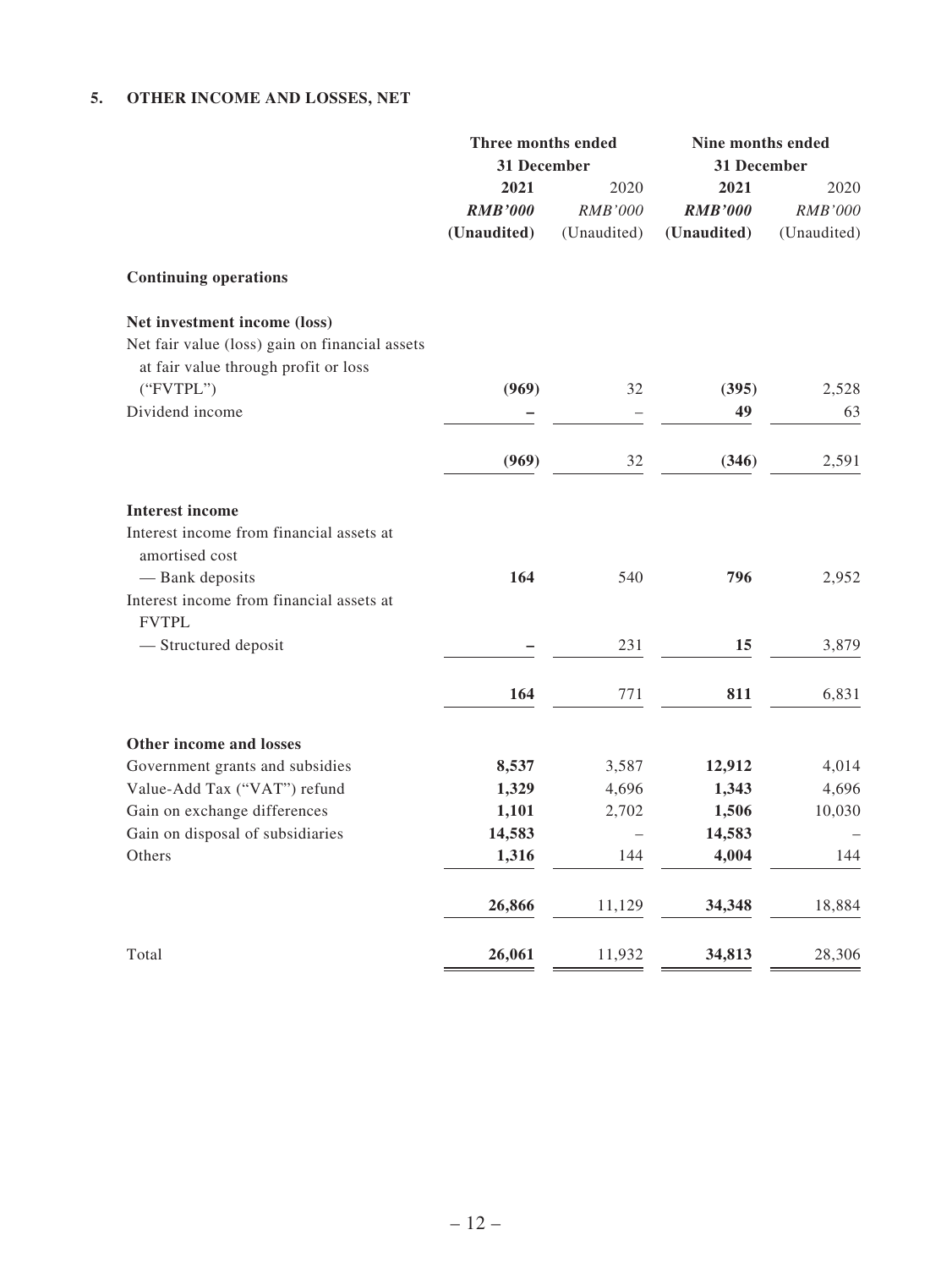#### **6. FINANCE COSTS**

|                                             | Three months ended |                | Nine months ended |                |  |
|---------------------------------------------|--------------------|----------------|-------------------|----------------|--|
|                                             | 31 December        |                | 31 December       |                |  |
|                                             | 2021               | 2020           | 2021              | 2020           |  |
|                                             | <b>RMB'000</b>     | <i>RMB'000</i> | <b>RMB'000</b>    | <i>RMB'000</i> |  |
|                                             | (Unaudited)        | (Unaudited)    | (Unaudited)       | (Unaudited)    |  |
| <b>Continuing operations</b>                |                    |                |                   |                |  |
| Interest on bank borrowings                 | 315                | 282            | 1,056             | 282            |  |
| Interest on other borrowings from a related |                    |                |                   |                |  |
| company                                     | 2,029              | 406            | 3,286             | 406            |  |
| Interest on lease liabilities               | 46                 | 332            | 749               | 395            |  |
| Interest on consideration payable           | 1,940              | 2,131          | 6,721             | 2,131          |  |
|                                             | 4,330              | 3,151          | 11,812            | 3,214          |  |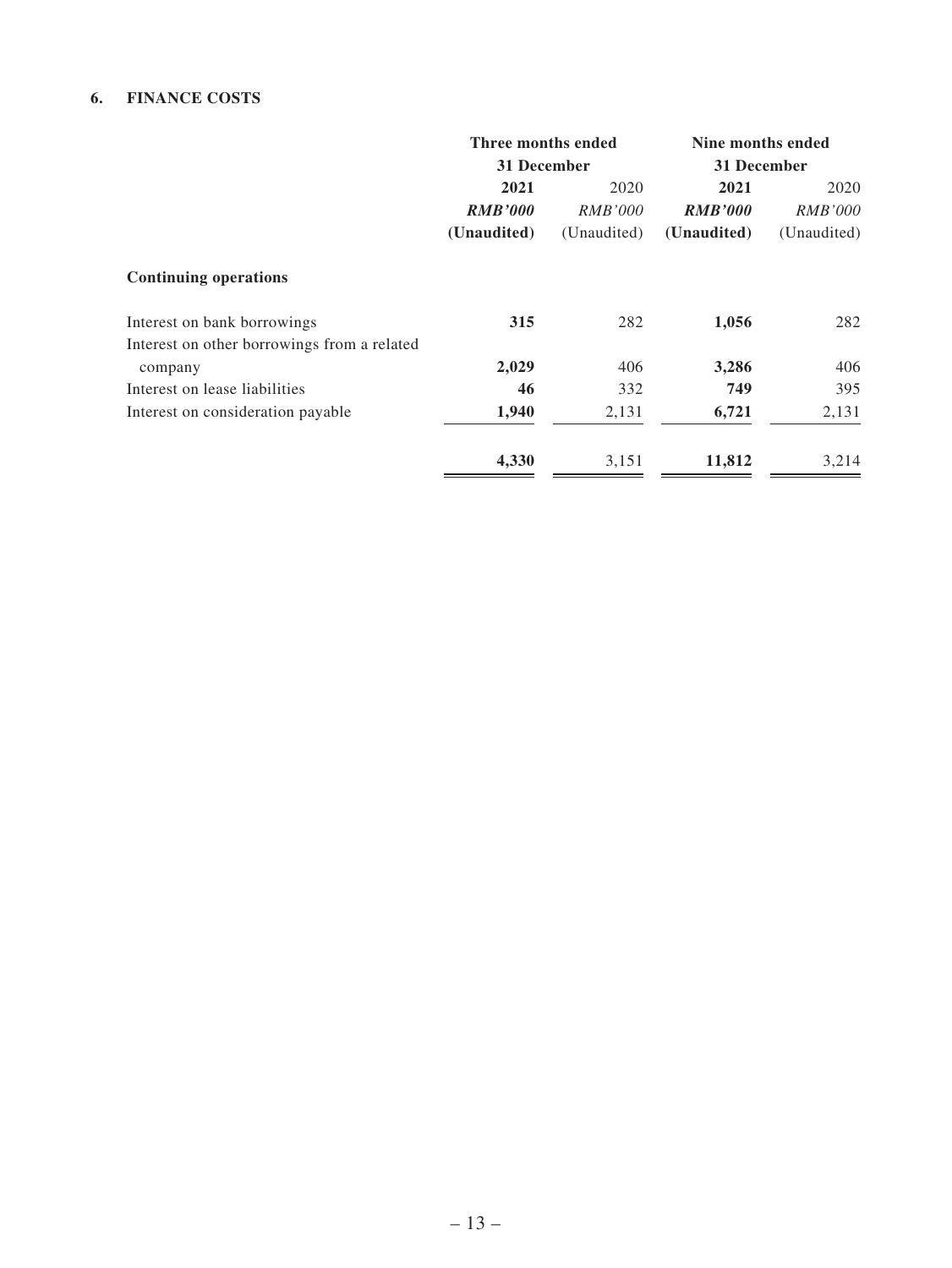### **7. PROFIT BEFORE TAX**

The Group's profit before tax has been arrived at after charging:

|                                                                                                                                     | Three months ended<br>31 December |               | Nine months ended<br>31 December |               |
|-------------------------------------------------------------------------------------------------------------------------------------|-----------------------------------|---------------|----------------------------------|---------------|
|                                                                                                                                     | 2021                              | 2020          | 2021                             | 2020          |
|                                                                                                                                     | <b>RMB'000</b>                    | RMB'000       | <b>RMB'000</b>                   | RMB'000       |
|                                                                                                                                     | (Unaudited)                       | (Unaudited    | (Unaudited)                      | (Unaudited    |
|                                                                                                                                     |                                   | and restated) |                                  | and restated) |
| <b>Continuing operations</b>                                                                                                        |                                   |               |                                  |               |
| Directors' remuneration                                                                                                             | 2,681                             | 2,076         | 5,311                            | 6,647         |
| Employee benefit expenses (excluding                                                                                                |                                   |               |                                  |               |
| directors' remuneration)                                                                                                            |                                   |               |                                  |               |
| - Salaries and other benefits                                                                                                       | 126,214                           | 56,589        | 289,181                          | 62,260        |
| - Amount capitalised                                                                                                                | (2,800)                           | (3,056)       | (7,081)                          | (3,056)       |
|                                                                                                                                     | 126,095                           | 55,609        | 287,411                          | 65,851        |
| <b>Discontinued operations</b><br>Employee benefit expenses (excluding<br>directors' remuneration)<br>- Salaries and other benefits | 64                                | 816           | 1,116                            | 2,598         |
| Total                                                                                                                               | 126,159                           | 56,425        | 288,527                          | 68,449        |
| <b>Continuing operations</b>                                                                                                        |                                   |               |                                  |               |
| Legal and professional fees                                                                                                         | 1,950                             | 3,872         | 4,359                            | 15,582        |
| Depreciation of plant and equipment                                                                                                 | 922                               | 4,255         | 11,789                           | 4,268         |
| Depreciation of right-of-use assets                                                                                                 | 9,182                             | 2,626         | 22,973                           | 4,433         |
| Amortisation of intangible assets                                                                                                   | 5,578                             | 4,135         | 16,481                           | 4,135         |
| <b>Discontinued operations</b>                                                                                                      |                                   |               |                                  |               |
| Legal and professional fees                                                                                                         | 102                               | 181           | 239                              | 269           |
| Depreciation of plant and equipment                                                                                                 |                                   | 21            | 34                               | 66            |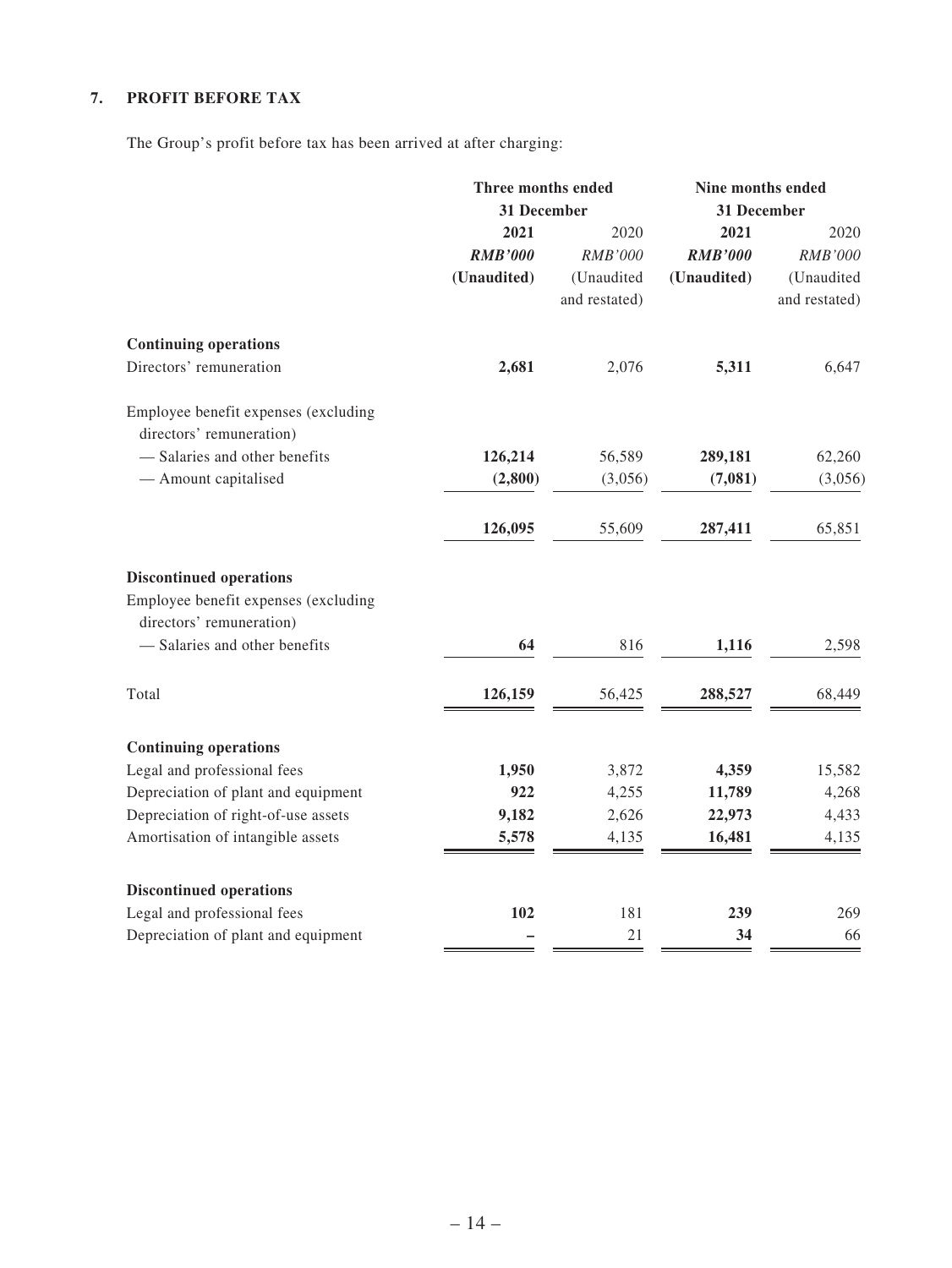#### **8. INCOME TAX EXPENSE**

|                                   | Three months ended |                | Nine months ended |                |
|-----------------------------------|--------------------|----------------|-------------------|----------------|
|                                   | 31 December        |                | 31 December       |                |
|                                   | 2021               | 2020           | 2021              | 2020           |
|                                   | <b>RMB'000</b>     | <i>RMB'000</i> | <b>RMB'000</b>    | <i>RMB'000</i> |
|                                   | (Unaudited)        | (Unaudited     | (Unaudited)       | (Unaudited     |
|                                   |                    | and restated)  |                   | and restated)  |
| <b>Continuing operations</b>      |                    |                |                   |                |
| Current tax                       |                    |                |                   |                |
| PRC Enterprise Income tax ("EIT") | 3,041              | 11,613         | 12,307            | 11,613         |
| Deferred tax                      | (695)              | (6, 425)       | (941)             | (6,425)        |
|                                   | 2,346              | 5,188          | 11,366            | 5,188          |
| <b>Discontinued operations</b>    |                    |                |                   |                |
| Current tax                       |                    |                |                   |                |
| Hong Kong Profits Tax             |                    | 258            |                   | 258            |
| Total                             | 2,346              | 5,446          | 11,366            | 5,446          |

The basic tax rate of the Group's PRC subsidiaries is 25% under the law of the PRC on Enterprise Income Tax (the "EIT Law") and implementation regulations of the EIT Law. For the current period, certain subsidiaries of the Group qualified as advanced technology enterprises and have obtained approvals from the relevant tax authorities for the reduction of the applicable tax rate to 15%.

On 21 March 2018, the Hong Kong Legislative Council passed The Inland Revenue (Amendment) (No.7) Bill 2017 (the "Bill") which introduces the two-tiered profits tax rates regime. The Bill was signed into law on 28 March 2018 and was gazetted on the following day. Under the two-tiered profits tax rates regime, the first HK\$2 million of profits of the qualifying group entity will be taxed at 8.25%, and profits above HK\$2 million will be taxed at 16.5%. The profits of group entities not qualifying for the two-tiered profits tax rates regime will continue to be taxed at a flat rate of 16.5%. The Directors considered the amount involved upon implementation of the two–tiered profits tax rates regime as insignificant to the consolidated financial statements. Hong Kong profits tax is calculated at 16.5% of the estimated assessable profit for both periods.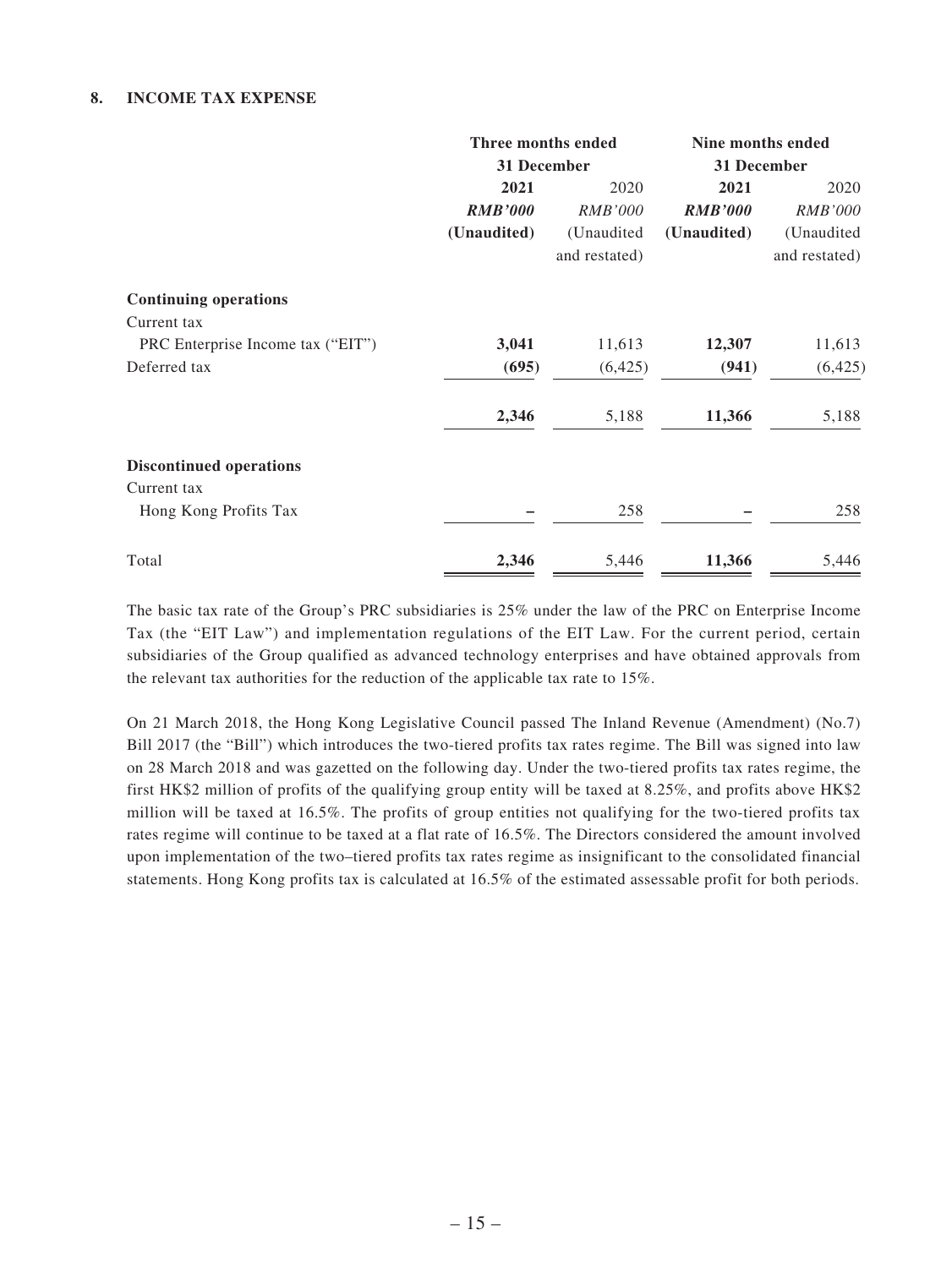#### **9. EARNINGS PER SHARE**

The calculation of the basic and diluted earnings per share attributable to owners of the Company is based on the following data:

| Three months ended<br>31 December |                | Nine months ended<br>31 December |                |
|-----------------------------------|----------------|----------------------------------|----------------|
|                                   |                |                                  |                |
| <b>RMB'000</b>                    | <i>RMB'000</i> | <b>RMB'000</b>                   | <i>RMB'000</i> |
| (Unaudited)                       | (Unaudited)    | (Unaudited)                      | (Unaudited     |
|                                   | and restated)  |                                  | and restated)  |
|                                   |                |                                  |                |
|                                   |                |                                  |                |
| 38,139                            | 20,369         | 59,359                           | 10,499         |
| 38                                | (1, 132)       | (985)                            | (2,850)        |
| 38,177                            | 19,237         | 58,374                           | 7,649          |
|                                   |                |                                  |                |

#### **Number of shares (in thousands)**

#### **Number of shares:**

| Weighted average number of ordinary shares |           |           |           |           |
|--------------------------------------------|-----------|-----------|-----------|-----------|
| for the purposes of calculating basic and  |           |           |           |           |
| diluted earnings per share                 | 4.188.520 | 4.091.429 | 4.188.520 | 3.731.463 |

Diluted earnings per share amount was the same as basic earnings per share amount as there were no potential dilutive ordinary shares outstanding for both periods.

#### **10. DIVIDENDS**

The Board does not recommend the payment of a dividend for the nine months ended 31 December 2021 (2020: Nil).

#### **11. APPROVAL OF THE UNAUDITED CONDENSED CONSOLIDATED THIRD QUARTERLY FINANCIAL STATEMENTS**

The Third Quarterly Financial Statements were approved and authorised for issue by the Board on 11 February 2022.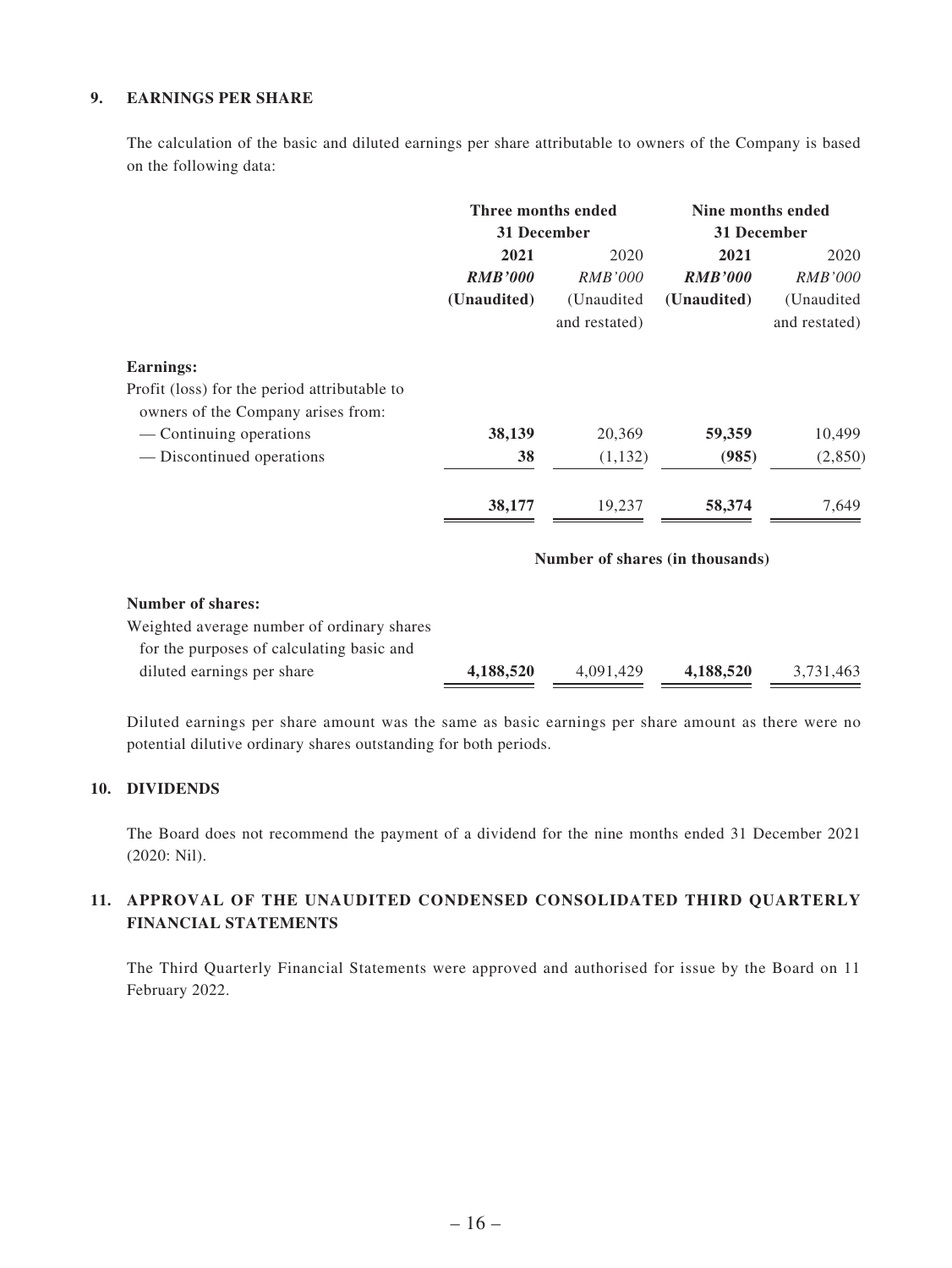## **MANAGEMENT DISCUSSION AND ANALYSIS**

### **BUSINESS REVIEW**

The Company's wholly-owned subsidiary, KingNine Holdings Limited, together with its subsidiaries (collectively, "KingNine Group") posted revenue of approximately RMB571.4 million for the nine months ended 31 December 2021, an increase of 58.9% as compared to the corresponding period of 2020, and accounting for 88.3% of the Group's overall revenue.

The top ten customers of the Group basically remained stable in this quarter. The Group has been keeping moderately growing business relationship with customers who are leading companies in sectors, such as Internet mobility, finance & securities, e-commerce and community group buying, while the Group has achieved breakthrough in Internet marketing services. There are two technology companies engaged in digital content and digital marketing services ranked among the top ten customers of the Group. In terms of new customers and new business expansion, the Group has acquired more customers in the Internet marketing services sector, and have established new business cooperation in many cities with a major telecommunication operator in the customer services sector in China. The number of customers increased from 125 as at 31 March 2021 to 282. At the same time, the Group has obtained more business orders from our existing customers.

The outbreak of the COVID-19 pandemic at the beginning of 2020 has caused a huge impact on the global economy. However, the PRC government has acquired great strategic achievement in domestic pandemic prevention and control, and has effectively coped with numerous challenges brought by the pandemic and the flood situation among others. As a result, domestic economy has continued to recover and develop; services economy has rebounded; reviving momentum of consumer market has been enhanced; and consumer demand has been steadily released. In this quarter, leveraging on the profound experience and orderly environment management capability in software development, IT security and data centre operation, KingNine Group worked closely with customers and complied with governments' pandemic prevention and control requirements. Through anti-pandemic prevention and control in workplace, flexible work arrangements (including work from home), interoperability for business in multi-site workplace and other positive and effective normalised pandemic response measures, the workplaces of the Group over the nation have not reported a single case, and have been maintaining the smooth operation. While existing customers continue to grow steadily, new customers are bringing in new incremental markets.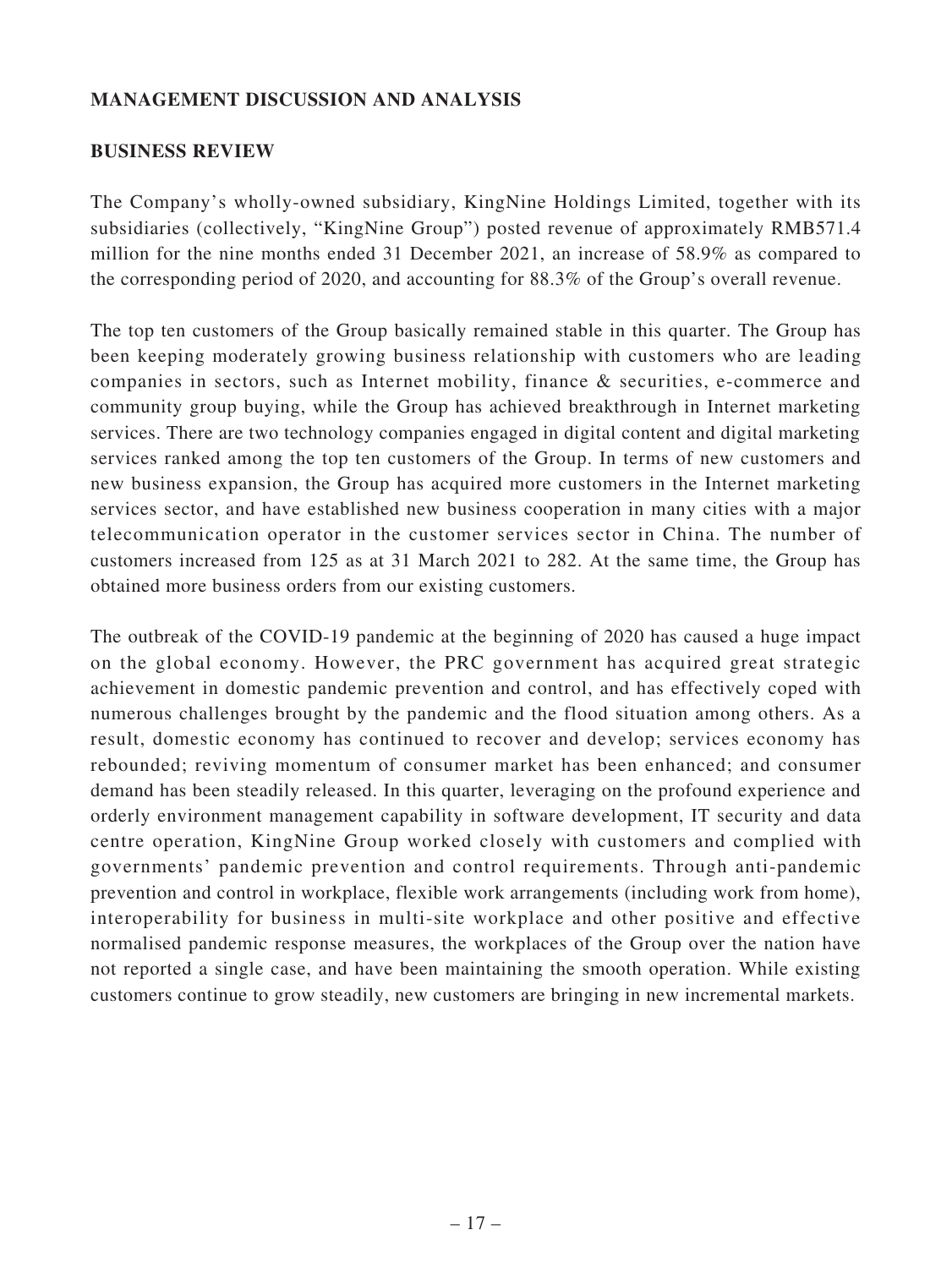KingNine Group always insists on independent innovation and R&D, focusing on the scenario-based application of artificial intelligence and big data technology. For this quarter, it has obtained 20 new software copyrights related to customer service technology in the field of customer service technology, and has obtained 2 invention patents and 158 software copyrights on an aggregate basis, and has started to work on the strategy of productivity tool development in the field of digital marketing. Dalian Kingwisoft has been certified as a hightech enterprise in 2021, which is the third time since it stepped into the ranks of national hightech enterprises in 2015. Meanwhile, Dalian Kingwisoft won the honour of the 8th Dalian Mayor's Quality Award nomination in this quarter and was recognised as a top 20 enterprise in terms of Dalian High-Tech Zone 2020 Enterprise Innovation Score — Advanced Stage.

In addition, KingNine Group built one new self-operated contact service centre in Jinzhou and expanded five self-operated contact service centres in Xi'an, Puyang, Xiangyang, Liu'an and Dalian during the quarter, bringing the total number of completed workstations in 22 selfoperated contact service centres to 11,749, an increase of 5,656 workstations compared to 6,093 workstations as of 31 March 2021.

However, in order to further integrate the Group's resources, the Group disposed a certain part of the equity interests in Qingdao Jinliang Technology Co., Ltd.\* (青島金量科技有限公司) ("Jinliang Technology") during the reporting period. After the disposal, the Group holds 15% equity interests in Jinliang Technology.

With the completion of the disposal of the entire equity interests in Corporate Wise Limited, a wholly owned subsidiary of the Company, took place on 22 October 2021, the Group ceased to engage in the provision of corporate advisory services, investment advisory and asset management services. In addition, the loan receivables of the Group have been received in full during the Third Quarter Fiscal 2021. The Group no longer carries on the business of financial services segment. The results of the financial services segment have been classified as discontinued operations of the Group during the Third Quarter Fiscal 2021 and the comparative information for the three and nine months ended 31 December 2020 have been restated accordingly.

### **FINANCIAL REVIEW**

The Group recorded a revenue of approximately RMB647.4 million (2020: approximately RMB120.1 million) for the nine months ended 31 December 2021, representing 439% increase as compared to the corresponding period in 2020. Such significant increase was mainly attributable to the revenue generated from the provision of value-added telecommunication and related services in the PRC.

<sup>\*</sup> *For identification purpose only*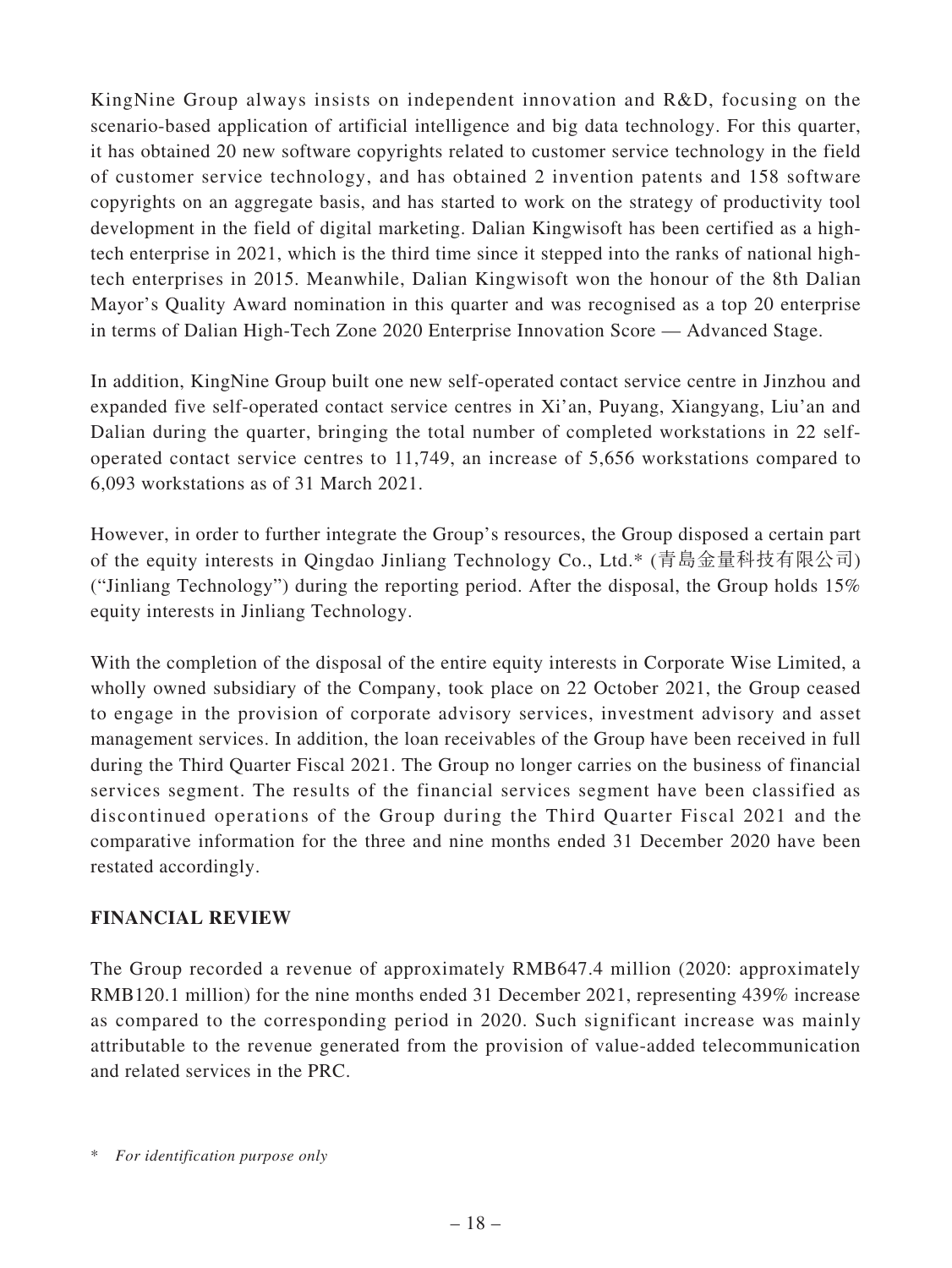During the nine months ended 31 December 2021, the Group incurred cost of services of approximately RMB505.6 million (2020: approximately RMB77.9 million) for the provision of value-added telecommunication and related services business. Cost of services primarily consisted of staff costs, subcontracting fees, depreciation and amortisation.

Net other income for the nine months ended 31 December 2021 was approximately RMB34.8 million (2020: approximately RMB28.3 million).

The Group incurred marketing, research and development expenses of approximately RMB28.7 million (2020: approximately RMB4.9 million) in aggregate during the nine months ended 31 December 2021. Such cost and expenses were incurred for the provision of valueadded telecommunication and related services business.

Administrative expenses for the nine months ended 31 December 2021 was approximately RMB68.3 million (2020: approximately RMB44.9 million). The major expenses components were staff costs, amortisation of intangible assets and depreciation of right-of-use assets. The increase was mainly attributable to the increases in the abovementioned major expenses components resulting from consolidation of the expenses of the provision of value-added telecommunication and related services business in the nine months ended 31 December 2021.

During the nine months ended 31 December 2021, the Group incurred finance costs of approximately RMB11.8 million (2020: approximately RMB3.2 million) which mainly consisted of interests on consideration payable arising from the acquisition of KingNine Group, bank and other borrowings and lease liabilities.

The Group's income tax expense for the nine months ended 31 December 2021 was approximately RMB11.4 million (2020: approximately RMB5.2 million) which mainly consisted of provision of PRC Enterprise Income Tax of approximately RMB12.3 million (2020: approximately RMB11.6 million) and deferred tax credit of approximately RMB0.9 million (2020: approximately RMB6.4 million).

Profit attributable to owners of the Company for the nine months ended 31 December 2021 was approximately RMB58.4 million (2020: approximately RMB7.6 million).

Basic and diluted earnings per share for the nine months ended 31 December 2021 was RMB1.40 cents (2020: RMB0.20 cents).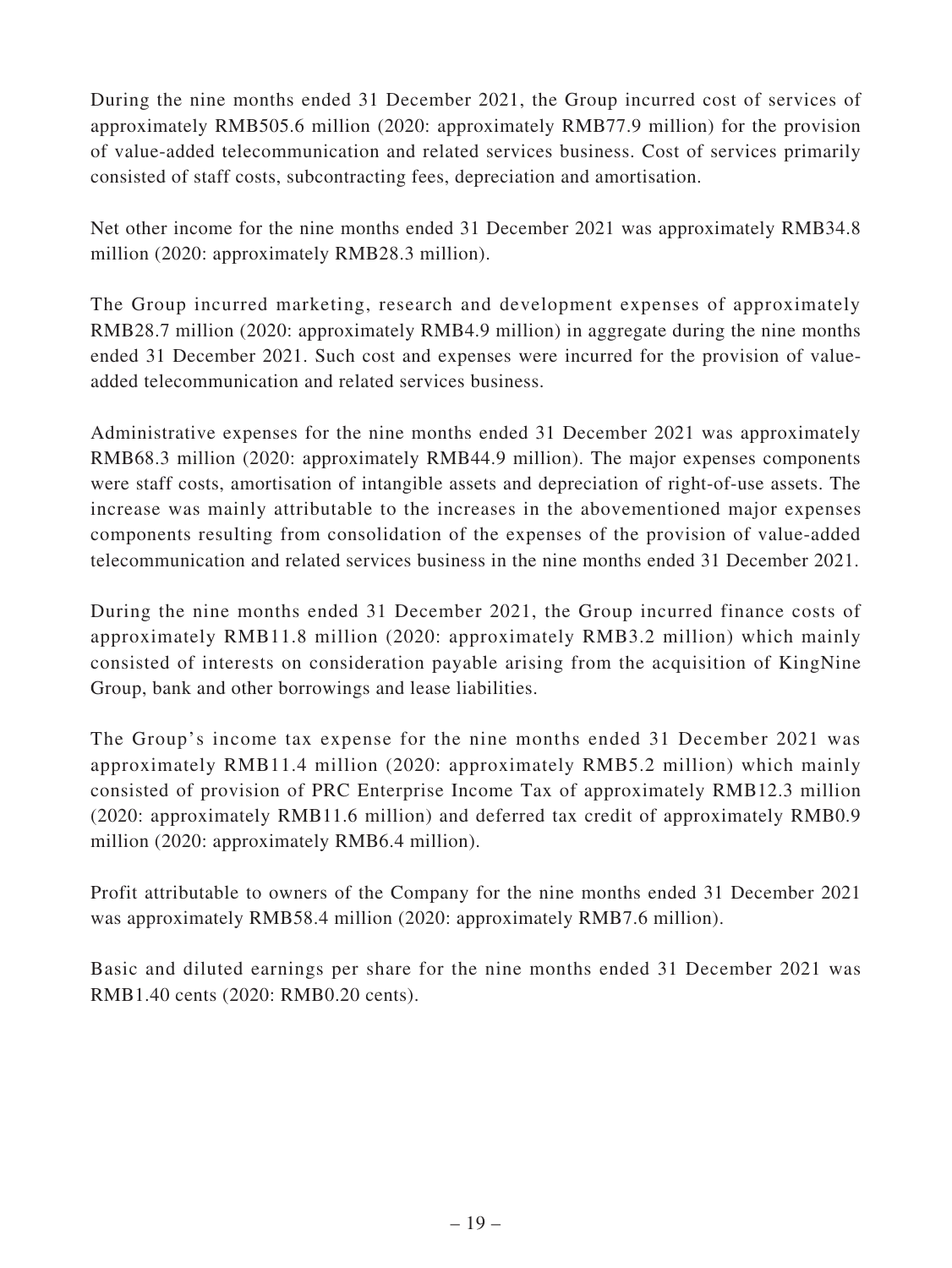## **OUTLOOK**

In 2021, in the face of multiple tests such as a complex and severe international environment and scattered pandemic outbreaks across China, the Chinese government adhered to the general keynote of seeking progress in a stable manner, aligned pandemic prevention and control with economic and social development in a scientific manner, achieved new results in high-quality development. China's economy continued to recover steadily. China maintained global leadership in economic development and pandemic prevention and control, achieved the expected targets for major indicators, and gained positive results at the beginning of the "Fourteenth Five-Year Plan". According to preliminary calculations, the annual gross GDP was RMB114,367 billion, an increase of 8.1% over the previous year at constant prices, with a two-year average growth of 5.1%. By industry, the value added of the primary industry was RMB8,308.6 billion, up 7.1% over the previous year; the value added of the secondary industry was RMB45,090.4 billion, up 8.2%; the value added of the tertiary industry was RMB60,968 billion, up 8.2%. In the tertiary industry, by sector, the value added of information transmission, software and information technology services increased by 17.2% over the previous year, maintaining a resurgence of growth.

As KingNine Group's major customers are players from sectors such as finance & securities, telecommunication operators and Internet, they are expected to recover rapidly with the continued economic recovery and the gradual rise of new endogenous momentum, while the far-reaching impact of the pandemic on people's education, travel and shopping will further promote the booming development of Internet sector companies, which are expected to bring KingNine Group's business more opportunities for rapid growth.

As regards, KingNine Group will pay close attention to the impact of macro policies on the business of its customers and maintain close communication with them, take diversified measures to address their needs in a responsive way. Meanwhile, it will actively explore and seek new business opportunities in the financial industry and livestreaming e-commerce, actively grasp the good opportunities for the development of its business, and continue to effectively expand its business presence in China, so as to bring the Group more stable revenue and profitability, thereby enhancing shareholder value.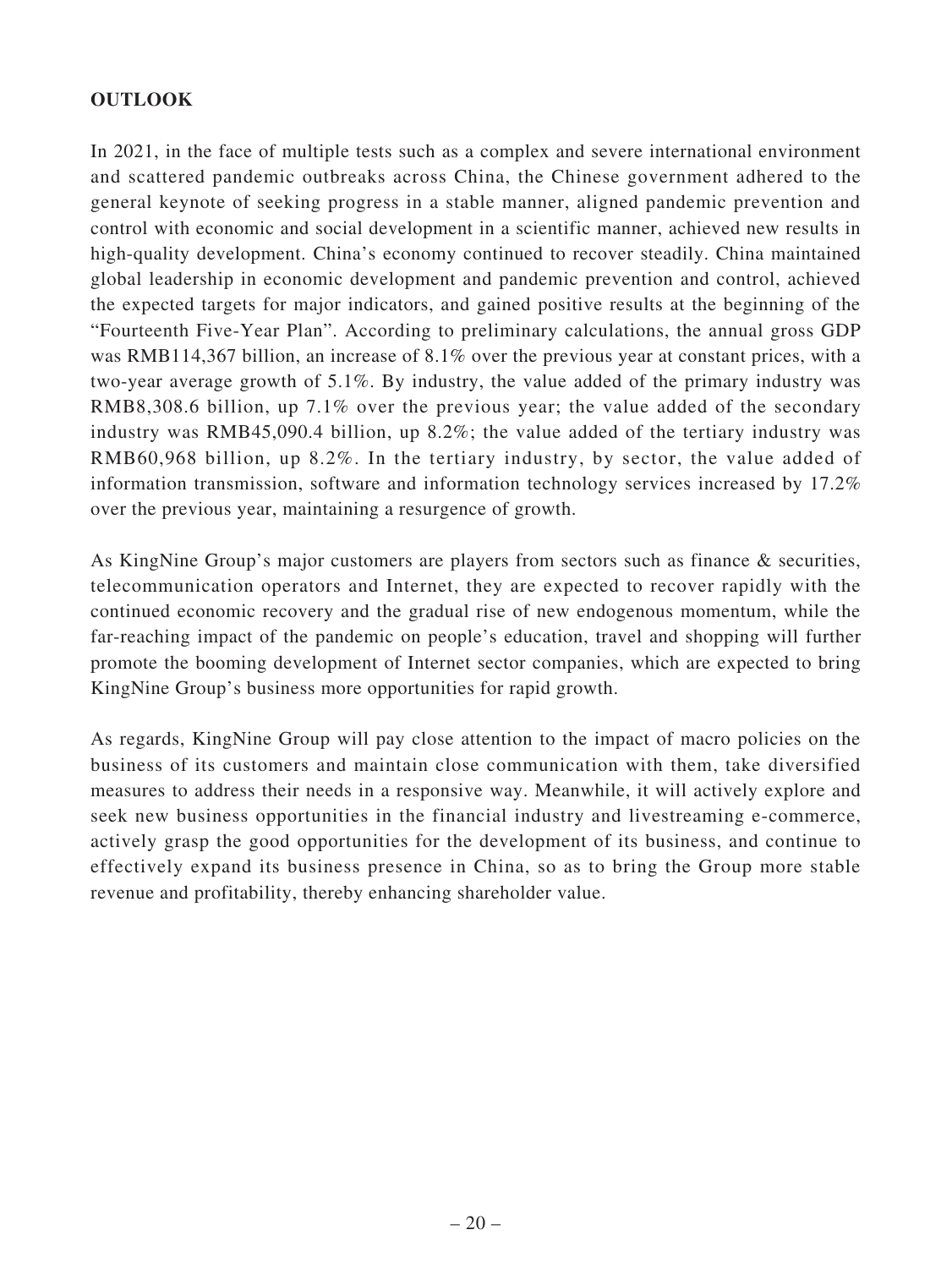KingNine Group keeps working hard and opening up new territories in the back-office service field. In addition to the organic growth of orders from existing customers in the already penetrated industries due to the business growth of customers, new orders have been obtained in the operator service field and traditional financial field, and from new leading Internet companies, among which, a major Chinese telecommunication operator has started new business cooperation with the Group in several cities, and all of them have started the implementation of new business in an organised manner. KingNine Group will continue to promote its participation in project tendering and implementation to achieve revenue and contribute profits. At the same time, KingNine Group has completed the construction of its self-operated contact service centres in Puyang, Xiangyang, Xi'an and Jinzhou to provide support in terms of staff and spaces for new orders.

In terms of Internet marketing, KingNine Group is actively making preparation in the field of livestreaming e-commerce and digital marketing services, and fully integrating with its existing Internet marketing promotion capabilities and experience. At the same time, the Group has establish technological presence in the field of digital marketing, and is actively developing merchant quality and productivity tools in relation to digital life and digital marketing, forming KingNine Group's new growth momentum in B2B enterprise services and livestreaming e-commerce, which has helped the Group acquire several service customers, achieve constantly growing traffic placement targets month by month, and there are two technology companies engaged in digital content and digital marketing services newly ranked among the top ten customers of the Group.

# **DIVIDENDS**

The Board does not recommend the payment of a dividend for the nine months ended 31 December 2021 (2020: Nil).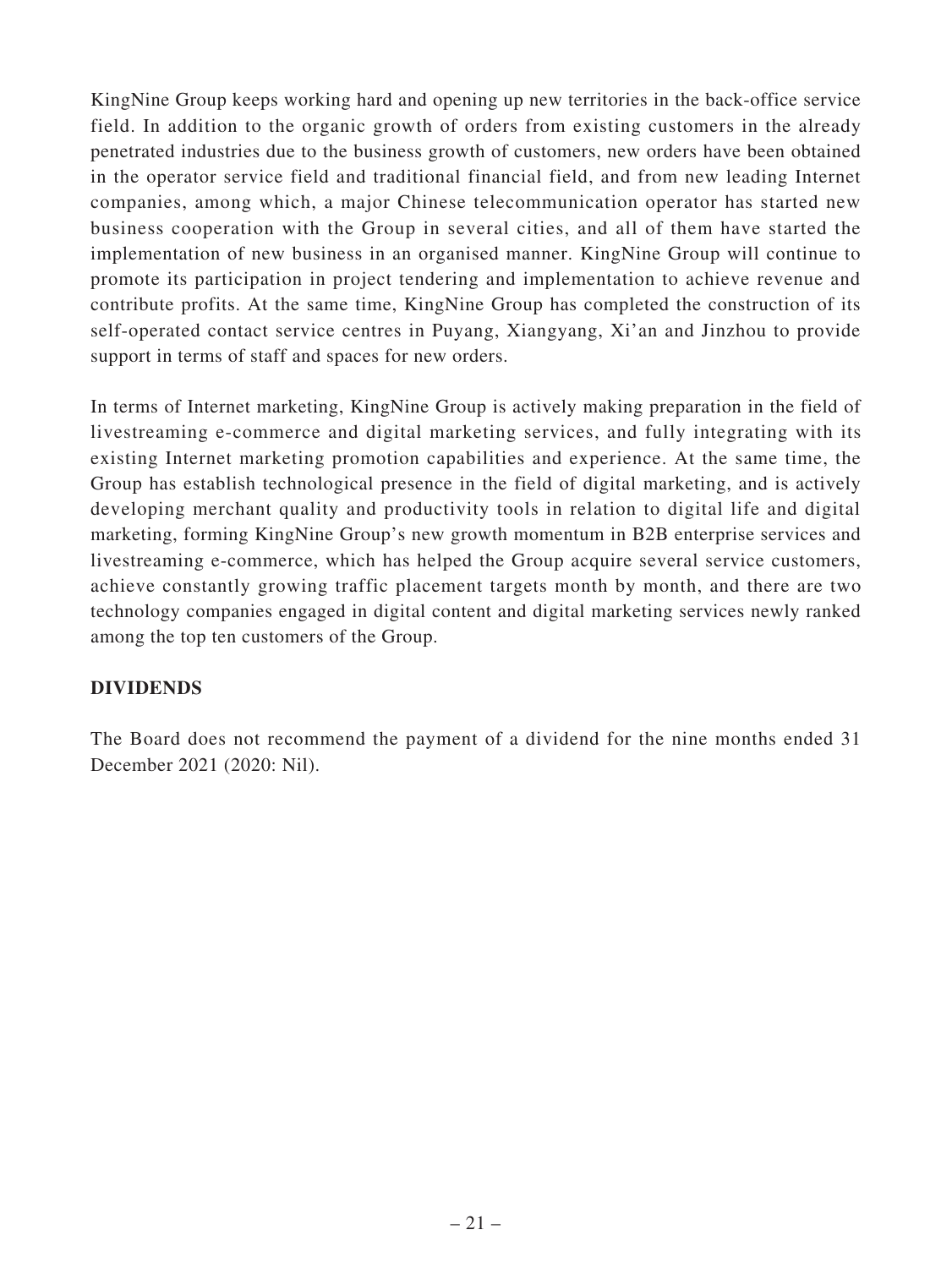# **DIRECTORS' AND CHIEF EXECUTIVE'S INTERESTS AND SHORT POSITIONS IN THE SHARES, UNDERLYING SHARES AND DEBENTURES OF THE COMPANY OR ANY ASSOCIATED CORPORATION**

As at 31 December 2021, the interests and short positions of the Directors and chief executive of the Company in the shares, underlying shares or debentures of the Company or its associated corporations (within the meaning of Part XV of the Securities and Futures Ordinance, Chapter 571 of the laws of Hong Kong ("SFO")) which were required to be notified to the Company and the Stock Exchange pursuant to Divisions 7 and 8 of Part XV of the SFO (including interests or short positions which they were taken or deemed to have under such provisions of the SFO), or which were required, pursuant to Section 352 of the SFO, to be entered in the register referred to therein, or which were required, pursuant to Rules 5.46 to 5.67 of the GEM Listing Rules relating to securities transactions by the Directors to be notified to the Company and the Stock Exchange were as follows:

### **Long positions in shares of the Company**

| Name of director/<br>chief executive | Capacity                              | Number of               | Approximate<br>percentage of<br>shareholding<br>shares held in the Company |
|--------------------------------------|---------------------------------------|-------------------------|----------------------------------------------------------------------------|
| Mr. Hu Shilong ("Mr. Hu")            | Interest of controlled<br>corporation | 274,190,219<br>(Note 1) | $6.55\%$                                                                   |

#### *Note:*

1. These shares were held directly by NINEGO Corporation ("NINEGO"). NINEGO is held by Mr. Hu as to 40.60%. As Such, Mr. Hu is deemed to be interested in 274,190,219 shares of the Company held by NINEGO by virtue of the SFO.

Save as disclosed above, as at 31 December 2021, none of the Directors and chief executive of the Company had any interests or short positions in any shares, underlying shares or debentures of the Company or its associated corporations (within the meaning of Part XV of the SFO) which were required to be notified to the Company and the Stock Exchange pursuant to Divisions 7 and 8 of Part XV of the SFO (including interests or short positions which they were taken or deemed to have under such provisions of the SFO), or which were required, pursuant to Section 352 of the SFO, to be entered in the register referred to therein, or which were required, pursuant to Rules 5.46 to 5.67 of the GEM Listing Rules relating to securities transactions by the Directors to be notified to the Company and the Stock Exchange.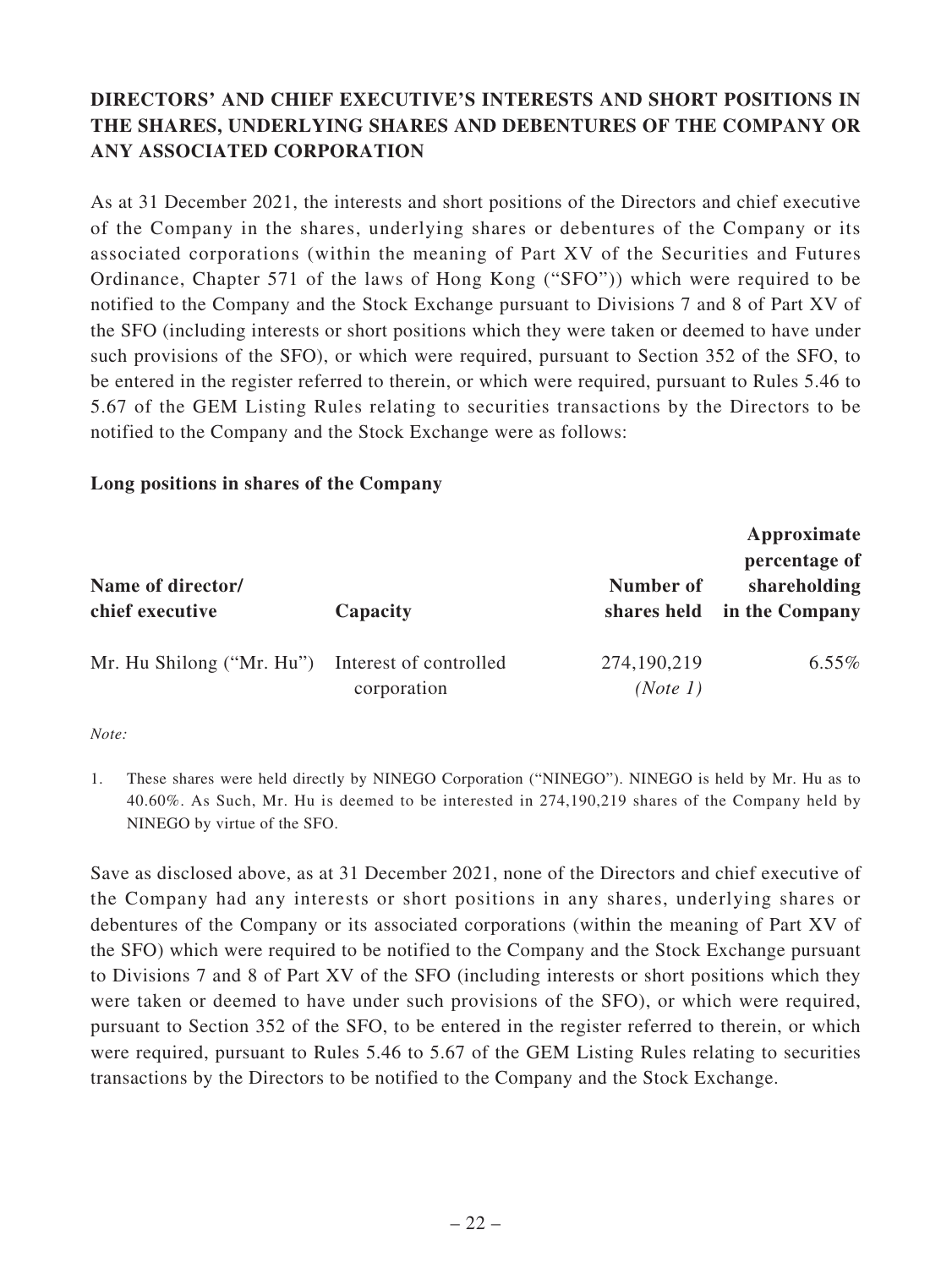# **SUBSTANTIAL SHAREHOLDERS' INTERESTS AND SHORT POSITIONS IN THE SHARES AND UNDERLYING SHARES OF THE COMPANY**

As at 31 December 2021, so far as was known to the Directors, the following persons (other than the Directors or chief executive of the Company) had, or were deemed to have, interests or short positions in the shares or underlying shares of the Company which would fall to be disclosed to the Company under the provisions of Divisions 2 and 3 of Part XV of the SFO or which were recorded in the register required to be kept by the Company under Section 336 of the SFO, or who were directly or indirectly interested in 5% or more of the nominal value of any class of share capital carrying rights to vote in all circumstances at general meetings of any member of the Group:

### **Long positions in shares of the Company**

| Name of shareholder                                                            | Capacity                              | Number of<br>shares held | Approximate<br>percentage of<br>shareholding<br>in the Company |
|--------------------------------------------------------------------------------|---------------------------------------|--------------------------|----------------------------------------------------------------|
| Zhong Zhi Xin Zhuo Capital<br>Company Limited<br>("Zhongzhi Xinzhuo") (Note 1) | Beneficial owner                      | 2,409,823,718            | 57.53%                                                         |
| Kang Bang Qi Hui (HK) Company<br>Limited ("Kang Bang (HK)")<br>(Note 1)        | Beneficial owner                      | 455,820,525              | 10.88%                                                         |
| Tian Xi Capital Company Limited<br>$("Tian Xi Capital")$ (Note 1)              | Interest of controlled<br>corporation | 2,865,644,243            | 68.41%                                                         |
| Zhong Zhi Ze Yun Capital Company<br>Limited ("Ze Yun Capital")<br>(Note 1)     | Interest of controlled<br>corporation | 2,865,644,243            | 68.41%                                                         |
| Mr. XIE Zhikun <sup>#</sup> ("Mr. Xie")<br>(Note 1)                            | Interest of controlled<br>corporation | 2,865,644,243            | 68.41%                                                         |
| NINEGO Corporation ("NINEGO")<br>(Note 2)                                      | <b>Beneficial Owner</b>               | 274,190,219              | 6.55%                                                          |
| Ms. Liu Ying Ying ("Ms. Liu")<br>(Note 2)                                      | Interest of controlled<br>corporation | 274,190,219              | 6.55%                                                          |

Mr. Xie passed away on 18 December 2021.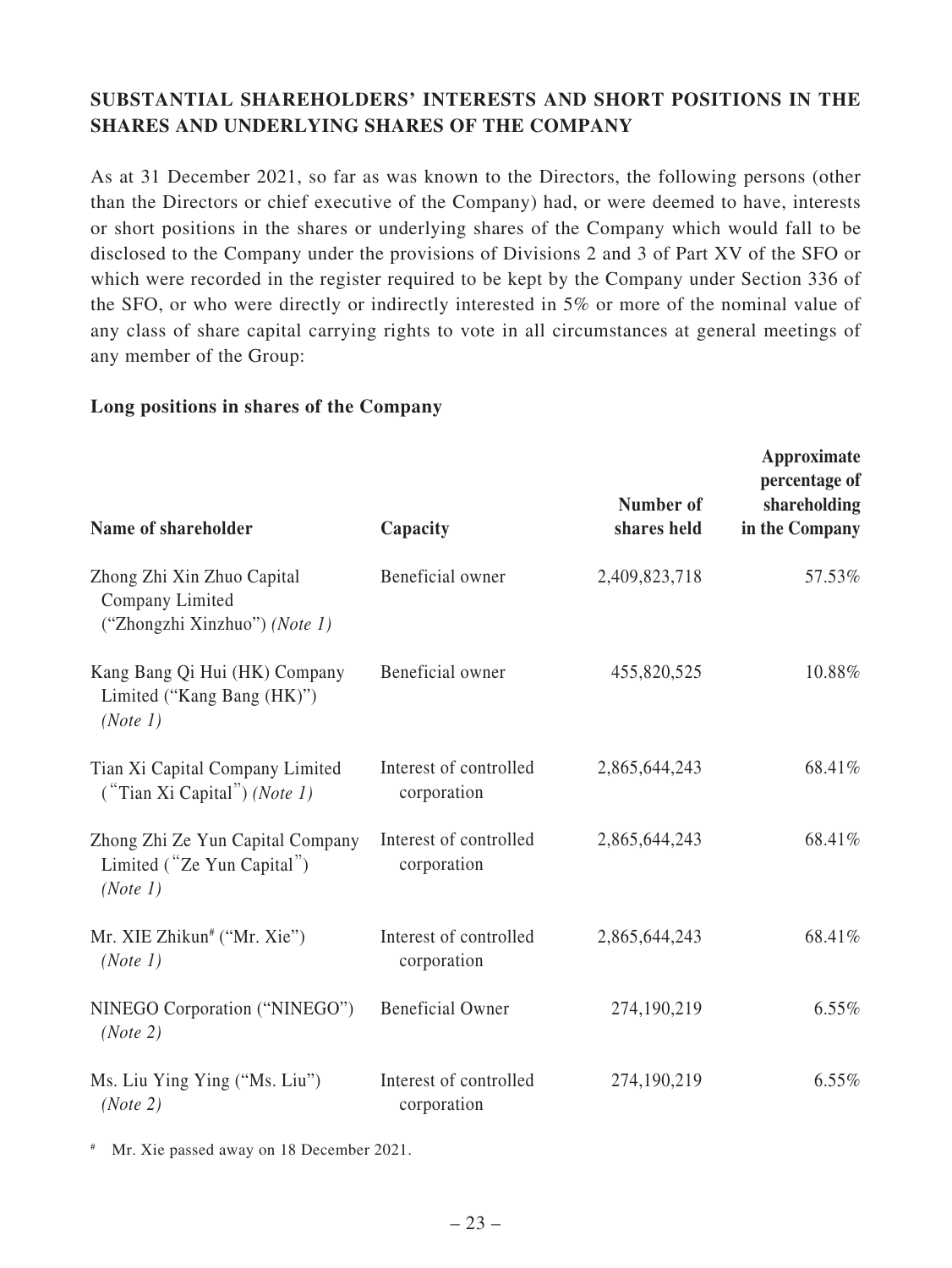### *Notes:*

- 1. Each of Zhongzhi Xinzhuo and Kang Bang (HK) is a wholly-owned subsidiary of Tian Xi Capital. Ze Yun Capital, a company wholly-owned by Mr. Xie, controls 100% of the voting power at general meetings of Tian Xi Capital. As such, each of Tian Xi Capital, Ze Yun Capital and Mr. Xie is deemed to be interested in an aggregate of 2,865,644,243 shares of the Company held by Zhongzhi Xinzhuo and Kang Bang (HK) by virtue of the SFO.
- 2. NINEGO is held by Ms. Liu as to 59.40%. As such, Ms. Liu is deemed to be interested in 274,190,219 shares of the Company held by NINEGO by virtue of the SFO.

Save as disclosed above, as at 31 December 2021, the Directors were not aware of any other person (other than the Directors and chief executive of the Company) who had an interest or short position in the shares or underlying shares of the Company which would fall to be disclosed to the Company under the provisions of Divisions 2 and 3 of Part XV of the SFO or which were recorded in the register required to be kept by the Company under Section 336 of the SFO, or who was directly or indirectly interested in 5% or more of the nominal value of any class of share capital carrying rights to vote in all circumstances at general meetings of any member of the Group.

# **PURCHASE, SALE OR REDEMPTION OF THE LISTED SECURITIES OF THE COMPANY**

Neither the Company nor any of its subsidiaries had purchased, sold or redeemed any of the Company's listed securities during the nine months ended 31 December 2021.

### **COMPETING BUSINESS**

As at 31 December 2021, none of the Directors was interested in any business which competes or is likely to compete, either directly or indirectly, with the business of the Group.

Mr. Xie, a controlling shareholder of the Company, holding approximately 68.41% of the total issued share capital of the Company as at 31 December 2021 through Zhongzhi Xinzhuo and Kang Bang (HK), indirectly holds 100% equity interests in 中植資本管理有限公司 ("Zhongzhi Capital"). Zhongzhi Capital's key business include private equity investments in the primary market, private placement, mergers and acquisitions of overseas businesses and funds which may compete or are likely to compete with the business of the Group.

Mr. Xie also holds indirect interests in the following companies, which are corporations licensed by the SFC to conduct Type 1 (dealing in securities), Type 4 (advising on securities) and Type 9 (asset management) regulated activities: (1) 80% indirect interest in Tang Wealth International Limited, which mainly provides private banking services, including providing asset allocation and investment consultancy services, including agency sales of public funds